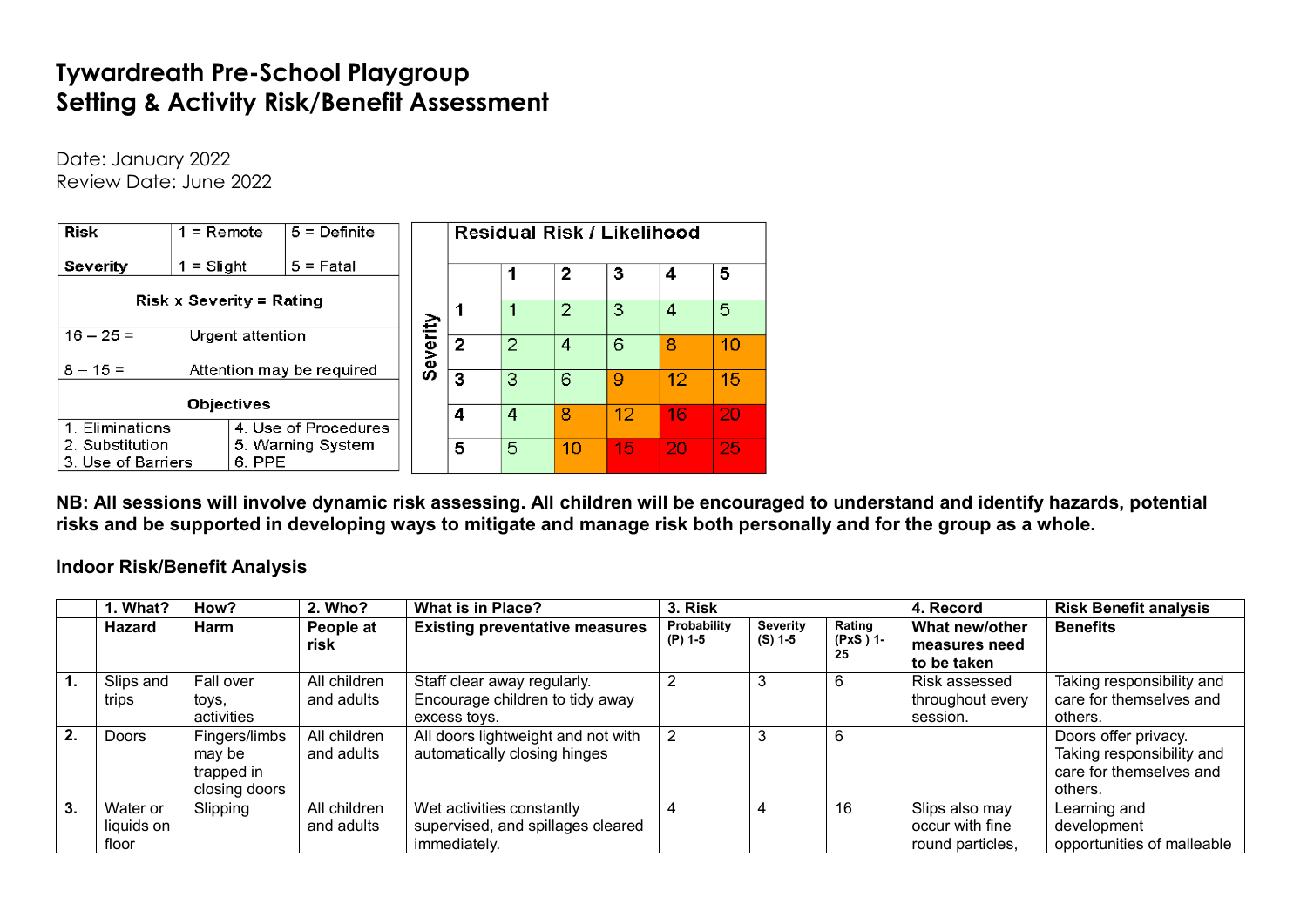|                  |                |                                                                |                            |                                                                                                                                                                                                                                                                                                                                                      |                |                |                 | such as sand or<br>gravel.                                                                                                | play. Taking responsibility<br>and care for themselves<br>and others. |
|------------------|----------------|----------------------------------------------------------------|----------------------------|------------------------------------------------------------------------------------------------------------------------------------------------------------------------------------------------------------------------------------------------------------------------------------------------------------------------------------------------------|----------------|----------------|-----------------|---------------------------------------------------------------------------------------------------------------------------|-----------------------------------------------------------------------|
| $\overline{4}$ . | Visitors       | Abduction or<br>injury                                         | All children<br>and adults | Visitors are not allowed on site<br>unless their ID is checked and<br>authorised.                                                                                                                                                                                                                                                                    | $\overline{4}$ | $\overline{4}$ | $\overline{16}$ | Visitors are<br>usually pre-<br>booked and<br>approved by<br>manager.                                                     | Understand risks of<br>others.                                        |
| 5.               | Food           | Choking                                                        | All children<br>and adults | Food and eating times closely<br>supervised. Fruits/foods never cut<br>into rounds. Choking hazards.<br>such as grapes, cherry tomatoes,<br>sliced length ways so no round<br>surface.                                                                                                                                                               | $\overline{2}$ | 3              | 6               |                                                                                                                           |                                                                       |
| 6.               | Allergens      | Poisoning,<br>medical<br>reaction                              | All children<br>and adults | All children and adults to<br>complete medical form on<br>registration. Manager to verbally<br>ask each parent/carer or adult if<br>they have any known allergies.<br>Allergy list displayed in kitchen. All<br>staff made aware 1:1 verbally of<br>allergies and fully explained.<br>Staff preparing snack/food all<br>Food Safety Level 2 trained. | 4              | 4              | 16              | Staff first aid<br>training includes<br>allergy reactions.<br>Teresa has<br>completed<br>Allergen<br>Awareness<br>course. |                                                                       |
| $\overline{7}$ . | Kitchen        | <b>Burns</b> from<br>electrocution,<br>fire or steam<br>scalds | All children<br>and adults | No children to be allowed in the<br>kitchen unsupervised. Children's<br>access restricted to kitchen with<br>latched gate.<br>Domestic appliances only, no<br>industrial appliances.<br>All appliances switched off at<br>mains when not in use.<br>Kettle pushed to the back of the<br>worktop, away from edge.                                     | 3              | 4              | 12              |                                                                                                                           |                                                                       |
| 8.               | <b>Heaters</b> | <b>Burns</b>                                                   | All children<br>and adults | The heaters are set so they do<br>not get too hot to the touch.<br>Heaters in use will have a heater<br>guard around them.                                                                                                                                                                                                                           | $\overline{2}$ | $\overline{2}$ | 4               |                                                                                                                           | Providing heat for<br>comfort. Learn to risk<br>assess.               |
| 9.               | Mobile         | Safeguarding                                                   | All children               | Please see separate policy                                                                                                                                                                                                                                                                                                                           | $\overline{4}$ | 4              | 16              |                                                                                                                           | Photos desirable for                                                  |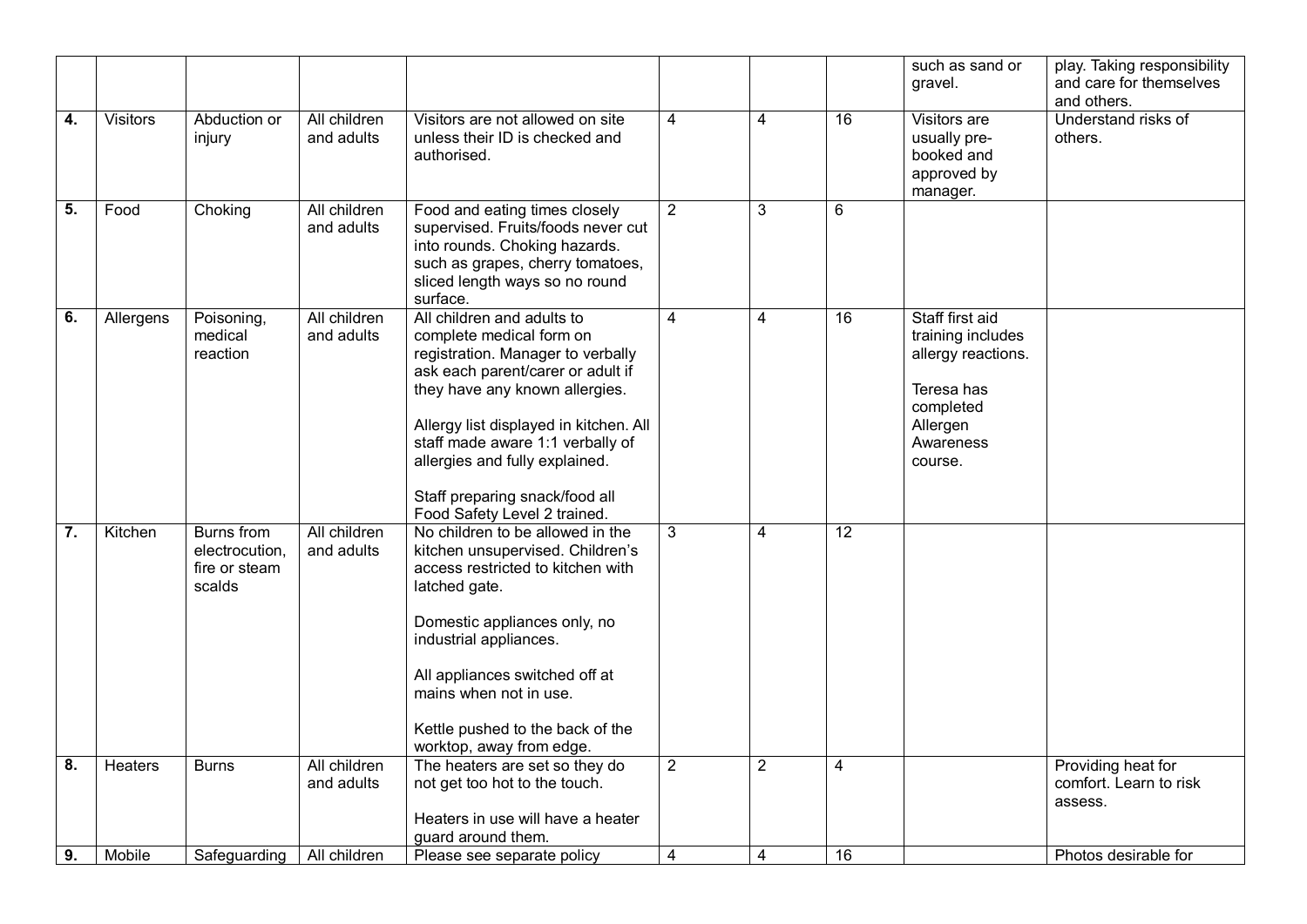|     | phones or<br>portable<br>devices |                                                    | and adults                 | regarding camera devices                                                                        |   |    |    |                                                                                        | observations and<br>feedback to parents                             |
|-----|----------------------------------|----------------------------------------------------|----------------------------|-------------------------------------------------------------------------------------------------|---|----|----|----------------------------------------------------------------------------------------|---------------------------------------------------------------------|
| 10. | C.O.S.H.<br>H.                   | Poisoning<br>through<br>ingestion or<br>absorption | All children<br>and adults | Please see separate policy in<br>relation to the storage and<br>handling of C.O.S.H.H.          | 3 | -5 | 15 |                                                                                        | Cleaning products<br>essential for effective<br>hygiene standards   |
| 11. | Medicatio                        | Poisoning<br>through<br>ingestion or<br>absorption | All children<br>and adults | Please see separate policy and<br>procedure for the storage and<br>administration of medication | 3 | Ð  | 15 | Medication only<br>brought into pre-<br>school if needed<br>during pre-school<br>hours | Medication needed<br>should be administered<br>for health benefits. |

## **Regular Activities Risk/Benefit Analysis**

|                  | 1. What?                                                              | How?                                                           | 2. Who?                    | <b>What is in Place?</b>                                                                                                                                  | 3. Risk                  |                              |                          | 4. Record                                      | <b>Risk Benefit analysis</b>                                                                                |
|------------------|-----------------------------------------------------------------------|----------------------------------------------------------------|----------------------------|-----------------------------------------------------------------------------------------------------------------------------------------------------------|--------------------------|------------------------------|--------------------------|------------------------------------------------|-------------------------------------------------------------------------------------------------------------|
|                  | <b>Hazard</b>                                                         | Harm                                                           | People at<br>risk          | <b>Existing preventative measures</b>                                                                                                                     | Probability<br>$(P)$ 1-5 | <b>Severity</b><br>$(S)$ 1-5 | Rating<br>(PxS) 1-<br>25 | What new/other<br>measures need<br>to be taken | <b>Benefits</b>                                                                                             |
| 1.               | Small<br>loose part<br>activities                                     | Ingestion,<br>choking                                          | All children<br>and adults | Small loose parts activities closely  <br>supervised. Consideration taken<br>of the children to participate and<br>their age and stage of<br>development. | 3                        | 4                            | 12                       | Review<br>constantly.                          | Taking responsibility and<br>care for themselves and<br>others.                                             |
| $\overline{2}$ . | Water or<br>liquids<br>more than<br>4 cm deep                         | Injection,<br>drowning                                         | All children<br>and adults | Wet activities constantly<br>supervised.                                                                                                                  |                          | 4                            | 4                        |                                                | Water safety<br>opportunities. Taking<br>responsibility and care for<br>themselves and others.              |
| 3.               | Hand<br>tools:<br>Knives;<br>Scissors.<br>Peelers<br>and<br>Secateurs | Cuts and<br>lacerations                                        | All children<br>and adults | Demonstrate safe use and<br>carrying of hand tools. Rounded<br>ended scissors used for all<br>children.                                                   | 3                        | 4                            | 12                       |                                                | Hand strength for early<br>writing skills and co-<br>ordination                                             |
| 4.               | Sand                                                                  | Slips,<br>Eye irritation                                       | All children<br>and adults | Sand activities monitored. Careful<br>use of sand modelled and<br>encouraged                                                                              | 2                        | 4                            | 8                        |                                                | Natural material<br>exploration, sensory<br>feedback                                                        |
| 5.               | Cooking<br>or<br>playdough                                            | Allergies,<br>foreign<br>objects<br>inserted into<br>ears/nose | All children<br>and adults | Allergy list in kitchen. All staff<br>aware of allergies.<br>Supervision required to ensure<br>children do not insert dough into<br>ears or nose.         |                          | 3                            | 3                        |                                                | Healthy eating. Malleable<br>material investigation,<br>sensory feedback. Food<br>and cooking opportunities |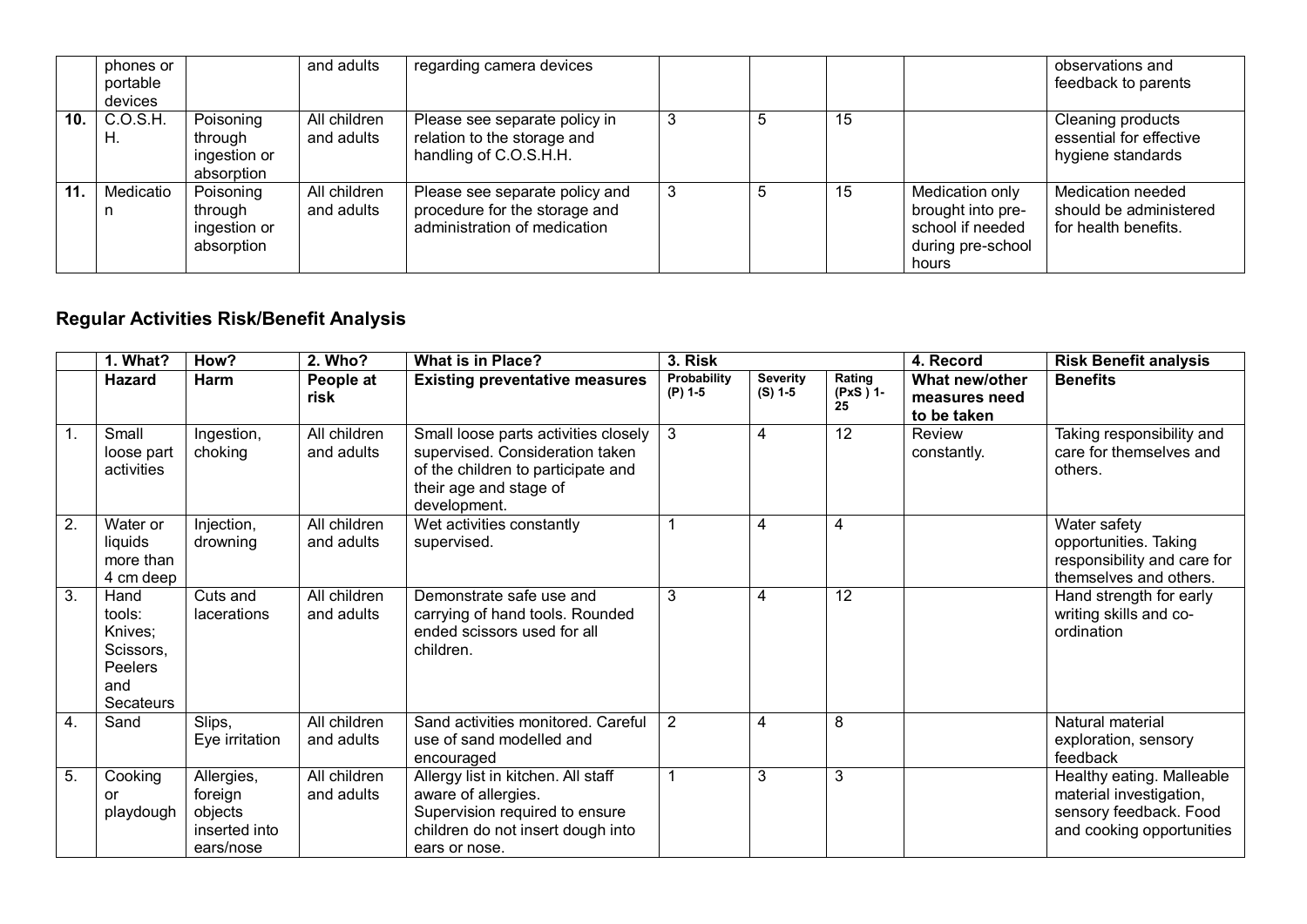## **Outdoor Setting and Activities Risk/Benefit Analysis**

|                  | 1. What?                                  | How?                                                                                                            | 2. Who?                    | <b>What is in Place?</b>                                                                                                                                                                                    | 3. Risk                  |                              |                          | 4. Record                                                                                       | <b>Risk Benefit analysis</b>           |
|------------------|-------------------------------------------|-----------------------------------------------------------------------------------------------------------------|----------------------------|-------------------------------------------------------------------------------------------------------------------------------------------------------------------------------------------------------------|--------------------------|------------------------------|--------------------------|-------------------------------------------------------------------------------------------------|----------------------------------------|
|                  | Hazard                                    | Harm                                                                                                            | People at<br>risk          | <b>Existing preventative measures</b>                                                                                                                                                                       | Probability<br>$(P)$ 1-5 | <b>Severity</b><br>$(S) 1-5$ | Rating (PxS)<br>$1 - 25$ | What new/other<br>measures need<br>to be taken                                                  | <b>Benefits</b>                        |
| $\mathbf{1}$ .   | Slips and<br>trips on<br>uneven<br>ground | Fall over tree<br>stumps,<br>branches, slip<br>in wet and<br>muddy areas.<br>Possible<br>fractures,<br>sprains. | All children<br>and adults | Highlight common areas of<br>uneven ground, slippy areas.                                                                                                                                                   | $\overline{2}$           | 3                            | $6\phantom{a}$           | Risk assess site<br>at the start of<br>every session.                                           | Understand risks.                      |
| $\overline{2}$ . | Weather<br>cold/wet                       | Anyone,<br>shivering,<br>loss of<br>feeling,<br>collapse                                                        | All children<br>and adults | Participants advised in advance to $\vert$ 2<br>wear appropriate clothing. Ensure<br>participants are all dressed<br>appropriately in warm and<br>waterproof clothing at start of<br>outdoor session        |                          | 4                            | 8                        | Pre-School to<br>have a supply of<br>spare kit.<br>Warm people up<br>near indoors if<br>needed. | Build immune system                    |
| $\overline{3}$ . | Windy/sto<br>rms                          | Falling<br>branches/flyin<br>g twigs                                                                            | All children<br>and adults | If severe wind (gusts or continual<br>speeds of $25$ mph +) it may be<br>necessary to stay indoors, due to<br>risk of falling objects.                                                                      | $\mathbf{1}$             | $\overline{4}$               | 5                        |                                                                                                 | Understanding of effects<br>of weather |
| $\overline{4}$ . | Weather<br>hot/sunny                      | Anyone, heat<br>stroke &<br>dehydration                                                                         | All children<br>and adults | Ensure fresh drinking water is<br>available throughout sessions.<br>Participants advised in advance to<br>wear appropriate clothing: sun<br>hats and apply sunscreen. Use of<br>creation of areas of shade. | 3                        | $\overline{\mathbf{4}}$      |                          | Have a supply of<br>sunscreen.                                                                  | <b>Build immune</b>                    |
| $\overline{7}$ . | Thorns &<br>nettles.                      | Scratches,<br>stings, cuts &<br>grazes                                                                          | All children<br>and adults | Remove any plants that could<br>cause injury, check weekly and<br>monitor.                                                                                                                                  | 3                        | 1                            | 3                        | People wear<br>long sleeves and<br>long trousers to<br>prevent<br>scratches and<br>stings.      | <b>Exploring plants</b>                |
| 8.               | Carrying<br>large<br>branches,<br>logs,   | Scratches,<br>bumps,<br>concussion,<br>trips & falls,<br>pulled<br>muscles.                                     | All children<br>and adults | Demonstrate carrying logs and<br>branches safely. Drag sticks<br>longer than your arm. 2 people<br>(friend on the end). Only logs<br>thinner than 6 inches in diameter<br>carried by children under 16.     | $\overline{2}$           | 1                            | $\overline{2}$           | Demonstrations<br>at the start of<br>each session.                                              | Creating wood structures               |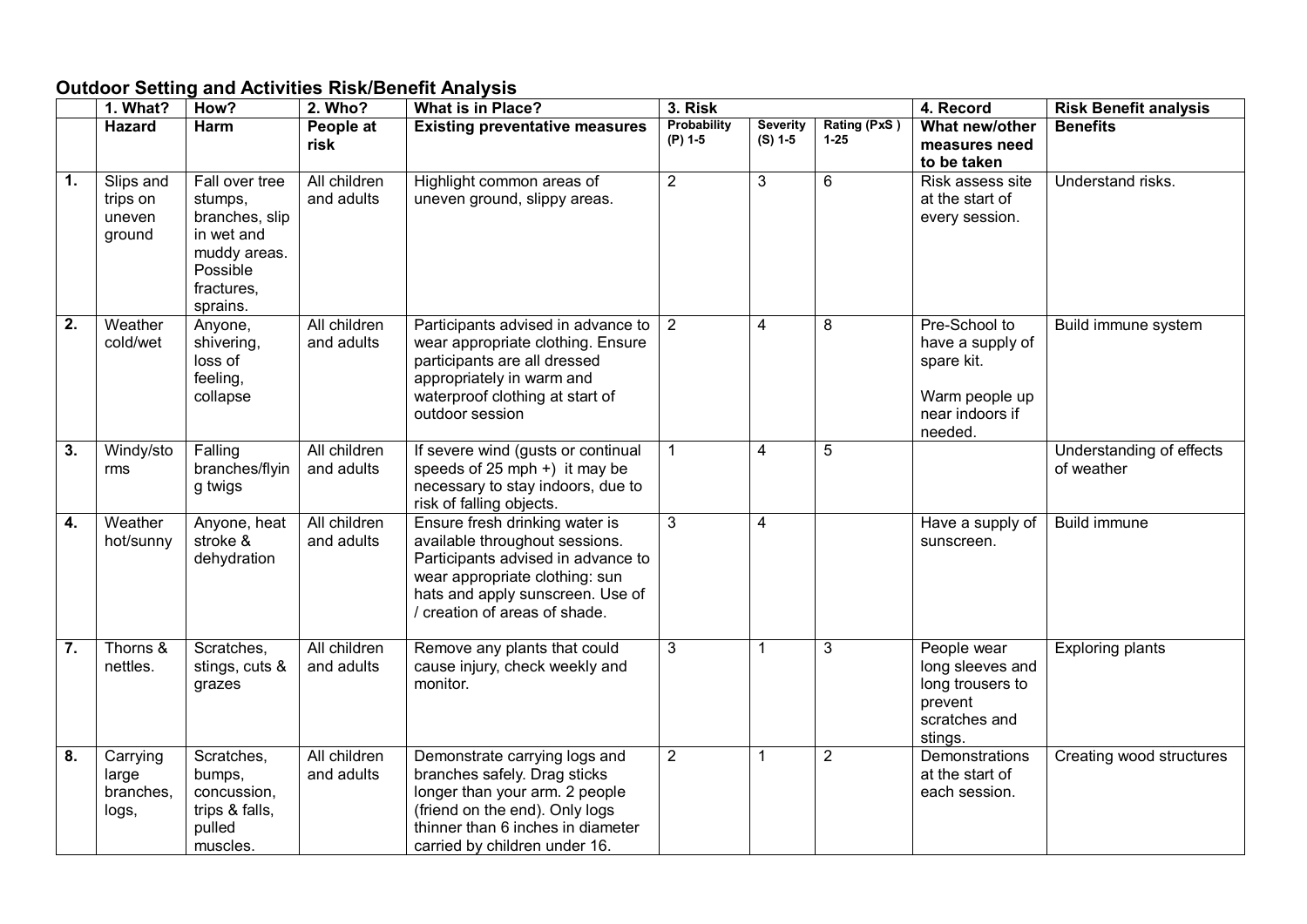|     |                                                                       |                                                                                                                         |                            | Carry close to body.                                                                                                                                                                                                                                                                                                                                                                                                   |                |                |                 |                                                        |                                                                              |
|-----|-----------------------------------------------------------------------|-------------------------------------------------------------------------------------------------------------------------|----------------------------|------------------------------------------------------------------------------------------------------------------------------------------------------------------------------------------------------------------------------------------------------------------------------------------------------------------------------------------------------------------------------------------------------------------------|----------------|----------------|-----------------|--------------------------------------------------------|------------------------------------------------------------------------------|
| 9.  | Rope and                                                              | Rope burns                                                                                                              | All children               | Group reminded how to use rope                                                                                                                                                                                                                                                                                                                                                                                         | $\overline{2}$ | 1              | $\overline{2}$  | Remove any                                             | Learn about engineering                                                      |
|     | twine                                                                 |                                                                                                                         | and adults                 | (especially when shelter building)                                                                                                                                                                                                                                                                                                                                                                                     |                |                |                 | rope, twine left in<br>trees or on floor               | and knots                                                                    |
| 10. | $\overline{F}$ alling<br>branches,<br>sticks                          | Head bumps,<br>scratches<br>and cuts                                                                                    | All children<br>and adults | Explain to participants not to<br>swing on branches. Listen for<br>creaks and cracks especially on<br>windy days. Ask participants to do<br>the 'wobble test' before going<br>inside shelters.                                                                                                                                                                                                                         | $\overline{2}$ | $\overline{3}$ | 6               | Extra caution in<br>higher winds                       | Learn to risk assess                                                         |
| 11. | Hand<br>tools:<br>Knives:<br>Scissors,<br>Peelers<br>and<br>Secateurs | Cuts and<br>lacerations                                                                                                 | All children<br>and adults | Demonstrate safe use and<br>carrying of hand tools. Rounded<br>ended scissors used for all<br>participants.                                                                                                                                                                                                                                                                                                            | 1              | $\overline{2}$ | $\overline{2}$  | Explain and<br>demonstrate<br>usage                    | Using tools                                                                  |
| 12. | Insect<br>bites,<br>stings and<br>tics                                | Skin<br>irritations,<br>allergies.<br>Dizziness,<br>panic, rash,<br>difficulty<br>breathing.<br>Lymes<br><b>Disease</b> | All children<br>and adults | Adults aware of participant<br>allergies (consent forms),<br>awareness of anaphylactic shock.<br>Wash bite/sting with cold water.<br>Hand washing and soap<br>available. Phone 999 if cause for<br>concern.<br>Careful removal of tic. Ensure all<br>parts of tic removed. Scrape with<br>credit card in the direction it<br>entered the skin. Keep the tic in a<br>container in case required for<br>medical testing. | $\mathbf 1$    | 3              | $\mathbf{3}$    |                                                        | Learn how to protect<br>against stings and bites                             |
| 13. | lvy/bulbs/<br>poisonous<br>plants                                     | <b>Skin</b><br>irritations,<br>poisoning                                                                                | All children<br>and adults | Remove ivy regularly. Ivy low level<br>risk, no berries present. Some<br>bulbs planted under the cherry<br>tree are, where children do not<br>dig. No known other poisonous<br>plants.                                                                                                                                                                                                                                 | $\mathbf{1}$   | 3              | 3               |                                                        |                                                                              |
| 14. | Climbing<br>equipment                                                 | Falls, head<br>injuries,<br>breaks                                                                                      | All children               | Safety surface around climbing<br>frame. Structure checked daily for<br>signs of wear or tear. Careful use<br>monitored and dynamic risk<br>assessment.                                                                                                                                                                                                                                                                | $\overline{3}$ | $\overline{4}$ | $\overline{12}$ | Staff aware of<br>each individual<br>child's abilities | Climbing is great physical<br>development                                    |
| 15. | Sandpit<br>cover                                                      | Falls, head<br>injuries,<br>breaks                                                                                      | All children<br>and adults | Sandpit lid becomes slippery<br>when wet. All children advised not<br>to climb on it. Sandpit lid stored<br>out of way when sandpit in use.                                                                                                                                                                                                                                                                            | $\overline{2}$ | $\overline{2}$ | $\overline{4}$  |                                                        | Sandpit cover<br>protects sand<br>from visiting cats<br>using it as a toilet |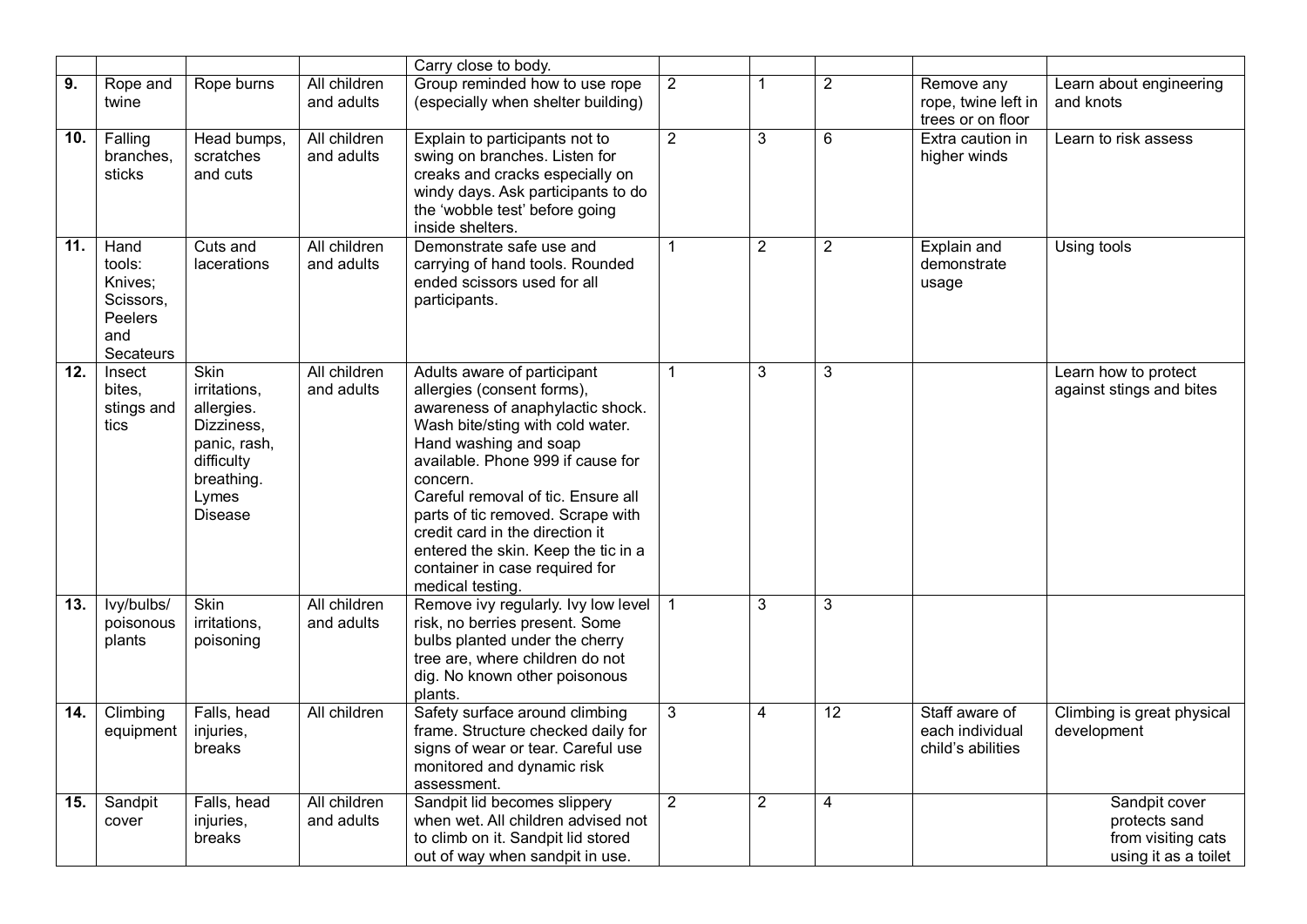| 16. | Ride on | Falls, head   | All children | Careful use monitored and        |  | -12 | Staff aware of    | Use of ride on toys |
|-----|---------|---------------|--------------|----------------------------------|--|-----|-------------------|---------------------|
|     | toys,   | injuries,     | and adults   | dynamic risk assessment.         |  |     | each individual   | promotes physical   |
|     | bikes   | breaks        |              |                                  |  |     | child's abilities | development         |
| 17. | Animal  | Toxoplasmosi  | All children | Toxocariasis is from old faeces, |  |     |                   |                     |
|     | faeces  | S.            | and adults   | which has harboured eggs, so is  |  |     |                   |                     |
|     |         | toxocariasis, |              | low risk. The sandpit is kept    |  |     |                   |                     |
|     |         | poisoning     |              | covered when not in use.         |  |     |                   |                     |

## **Outing Risk/Benefit Analysis – Please see separate Tree School and Beach Assessment below**

|                  | 1. What?                                  | How?                                                      | 2. Who?                    | <b>What is in Place?</b>                                                                                                                                                                                 | 3. Risk                  |                              |                          | 4. Record                                                                                                               | <b>Risk Benefit analysis</b>                                    |
|------------------|-------------------------------------------|-----------------------------------------------------------|----------------------------|----------------------------------------------------------------------------------------------------------------------------------------------------------------------------------------------------------|--------------------------|------------------------------|--------------------------|-------------------------------------------------------------------------------------------------------------------------|-----------------------------------------------------------------|
|                  | Hazard                                    | Harm                                                      | People at<br>risk          | <b>Existing preventative measures</b>                                                                                                                                                                    | Probability<br>$(P)$ 1-5 | <b>Severity</b><br>$(S)$ 1-5 | Rating<br>(PxS) 1-<br>25 | What new/other<br>measures need<br>to be taken                                                                          | <b>Benefits</b>                                                 |
| $\overline{1}$ . | Members<br>of the<br>public               | Abuse or<br>abduction                                     | All children<br>and adults | Sessions held within school<br>grounds. Members of the public<br>are not allowed on site unless<br>authorised.                                                                                           | $\overline{2}$           | $\overline{2}$               | 4                        | Remind young<br>people to let staff<br>know if they see<br>member of public<br>on site                                  | Understand risks of<br>others.                                  |
| $\overline{2}$ . | Getting<br>lost                           | Young people<br>get scared,<br>cold, panic                | All children<br>and adults | Sessions delivered within school<br>grounds. Children acquainted with<br>school grounds and boundaries.<br>Group stays within eyesight and<br>hearing of each other                                      | 2                        | 1                            | $\overline{2}$           | Children explore<br>any unknown<br>areas of school<br>grounds with staff<br>as part of session<br>to learn<br>landscape | Taking responsibility and<br>care for themselves and<br>others. |
| $\overline{3}$ . | Steep hills<br>and drop<br>offs           | Falling down<br>hills,<br>scratches,<br>cuts, grazes.     | All children<br>and adults | Make sure all participants are<br>wearing sensible shoes for<br>walking. Warn about risk of falling.                                                                                                     | 2                        | 3                            | 6                        | Demonstrate and<br>model safe<br>walking around<br>site. Look out for<br>others.                                        | Understanding of terrain,<br>build mental map of area           |
| $\overline{4}$ . | Roads<br>and<br>vehicular<br>tracks       | Hurt by<br>moving<br>vehicles                             | All children<br>and adults | Make children and volunteers<br>aware of roads/car parks. Remind<br>participants that NO ONE is<br>allowed onto a road or car park<br>unless the Leader agrees this and<br>the children are accompanied. |                          | 3                            | 3                        | Explain to<br>children the<br>dangers of roads<br>and car parks and<br>agree boundary<br>settings.                      | Learning about keeping<br>each other safe                       |
| $\overline{5}$ . | Slips and<br>trips on<br>uneven<br>ground | Fall over tree<br>stumps,<br>branches, slip<br>in wet and | All children<br>and adults | Highlight common areas of<br>uneven ground, slippery areas.                                                                                                                                              | $\overline{2}$           | 3                            | $6\phantom{1}$           | Risk assess site<br>at the start of<br>every session.                                                                   | Understand risks.                                               |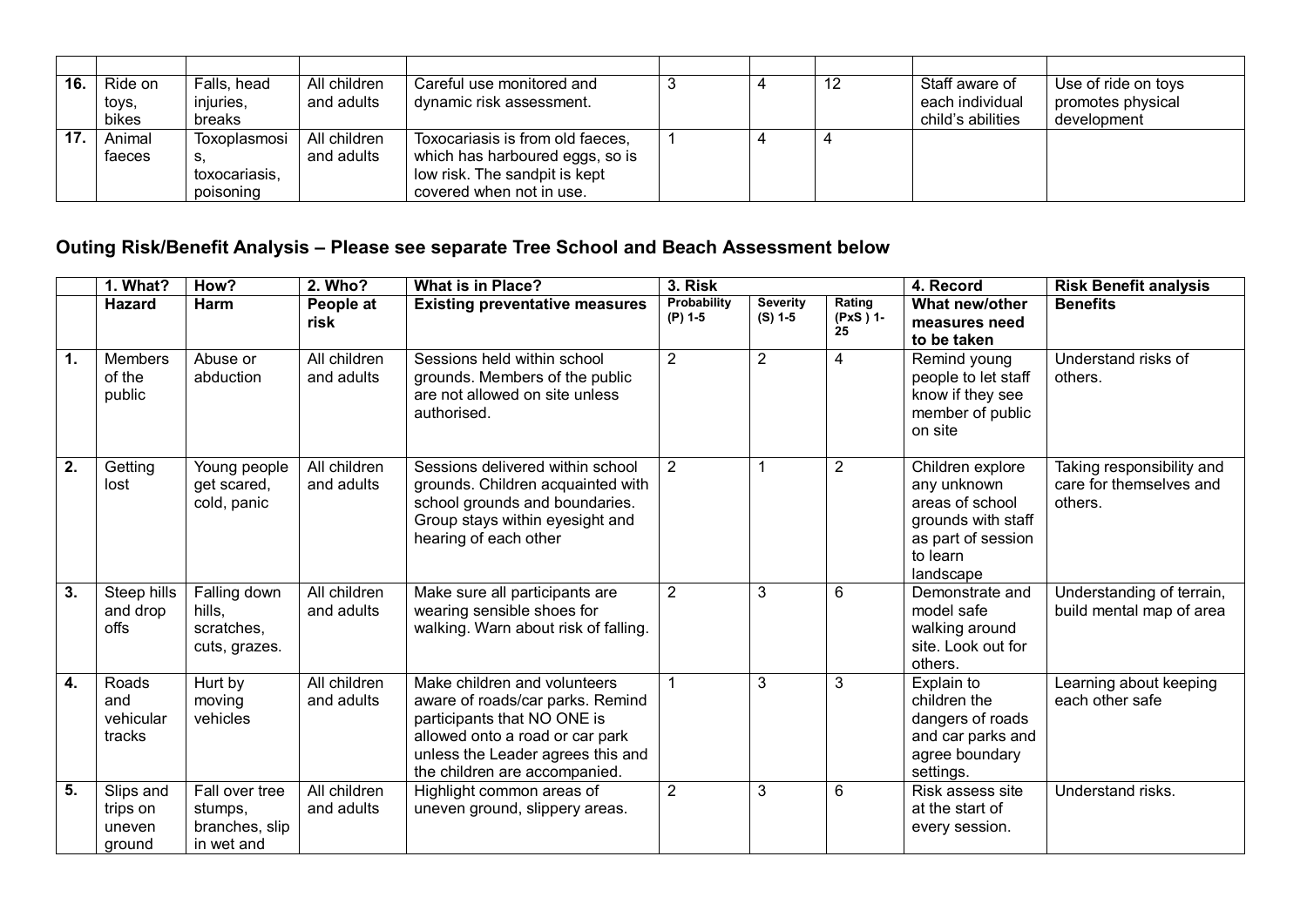|    |           | muddy areas.<br>Possible<br>fractures,<br>sprains. |                            |                                                                                  |  |   |                                                                         |  |
|----|-----------|----------------------------------------------------|----------------------------|----------------------------------------------------------------------------------|--|---|-------------------------------------------------------------------------|--|
| 6. | Sand/soil | Slips,<br>Eye irritation                           | All children<br>and adults | Sand activities monitored. Careful   2<br>use of sand modelled and<br>encouraged |  | C | Ensure fresh<br>clean water<br>available on every<br>trip for eye baths |  |

#### **Fire Activities Risk/Benefit Analysis**

There is a separate risk/benefit analysis for Tree School sessions.

|                  | 1. What? | How?        | 2. Who?      | <b>What is in Place?</b>                       | 3. Risk     |                 |                | 4. Record                   | <b>Risk Benefit analysis</b> |
|------------------|----------|-------------|--------------|------------------------------------------------|-------------|-----------------|----------------|-----------------------------|------------------------------|
|                  | Hazard   | Harm        | People at    | <b>Existing preventative measures</b>          | Probability | <b>Severity</b> | Rating         | What new/other              | <b>Benefits</b>              |
|                  |          |             | risk         |                                                | (P) 1-5     | (S) 1-5         | (PxS) 1-<br>25 | measures need               |                              |
|                  |          |             |              |                                                |             |                 |                | to be taken                 |                              |
| $\overline{1}$ . | Campfire | Skin burns, | All children | *Leader to ensure that                         | 3           | 3               | 9              | Careful                     | Understanding use of fire    |
|                  |          | sparks in   | and adults   | participants are seated at a safe              |             |                 |                | considerations of           | - heat and food.             |
|                  |          | eyes, smoke |              | distance away from fire. Use of                |             |                 |                | wind. Constantly            |                              |
|                  |          | inhalation, |              | bright coloured rope to identify               |             |                 |                | observing groups            |                              |
|                  |          | Death.      |              | how close people can get to fire.              |             |                 |                | around the fire.            |                              |
|                  |          |             |              | *Bucket of water kept next to fire             |             |                 |                | Constant                    |                              |
|                  |          |             |              | at all times.                                  |             |                 |                | reminder of how             |                              |
|                  |          |             |              | *Explain that nobody throws                    |             |                 |                | to stay safe<br>around fire |                              |
|                  |          |             |              | anything into the fire.                        |             |                 |                |                             |                              |
|                  |          |             |              | *Fire lighting bag to be kept out of<br>reach. |             |                 |                |                             |                              |
|                  |          |             |              | *Fire gloves to be worn at all                 |             |                 |                |                             |                              |
|                  |          |             |              | times when feeding the fire and                |             |                 |                |                             |                              |
|                  |          |             |              | putting cooking items on and off               |             |                 |                |                             |                              |
|                  |          |             |              | fire.                                          |             |                 |                |                             |                              |
|                  |          |             |              | *Participants to walk (not run)                |             |                 |                |                             |                              |
|                  |          |             |              | around the outside of fire at ALL              |             |                 |                |                             |                              |
|                  |          |             |              | times.                                         |             |                 |                |                             |                              |
|                  |          |             |              | *Spare wood kept at safe distance              |             |                 |                |                             |                              |
|                  |          |             |              | away from lit fire.                            |             |                 |                |                             |                              |
|                  |          |             |              | *Group to remain seated around                 |             |                 |                |                             |                              |
|                  |          |             |              | the campfire unless cooking.                   |             |                 |                |                             |                              |
|                  |          |             |              | *Explain that fire area could still            |             |                 |                |                             |                              |
|                  |          |             |              | be hot when no                                 |             |                 |                |                             |                              |
|                  |          |             |              | flames/extinguished.                           |             |                 |                |                             |                              |
|                  |          |             |              | *Fire to be put on by dismantling              |             |                 |                |                             |                              |
|                  |          |             |              | and small amount of water                      |             |                 |                |                             |                              |
|                  |          |             |              | splashed on to avoid sparks and                |             |                 |                |                             |                              |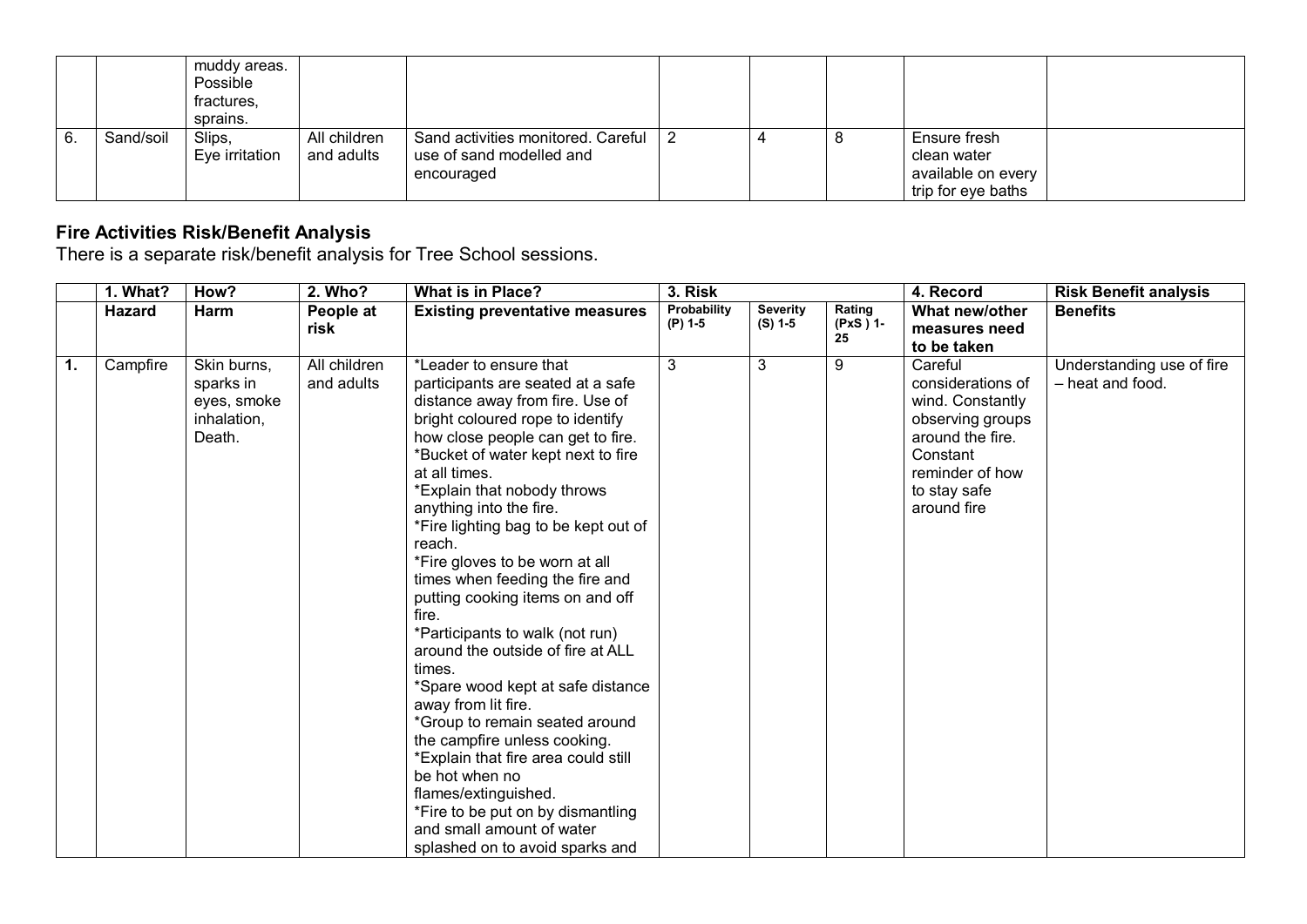|    |                     |                                                               |                            | hot ashes.                                                                                                                                                                                                                                                                                                                    |   |   |   |                                                                                                                                                                                                                                               |
|----|---------------------|---------------------------------------------------------------|----------------------------|-------------------------------------------------------------------------------------------------------------------------------------------------------------------------------------------------------------------------------------------------------------------------------------------------------------------------------|---|---|---|-----------------------------------------------------------------------------------------------------------------------------------------------------------------------------------------------------------------------------------------------|
| 2. | Campfire<br>cooking | Burns,<br>scolds, upset<br>stomach<br>(hygiene),<br>allergies | All children<br>and adults | Leader to check allergies of all<br>participants, ingredient packets<br>available to view. Wash hands<br>regularly with soap. Cooking<br>equipment kept clean. Waste<br>collected in rubbish bags, not<br>thrown on the fire. Demonstrate<br>safe handling of cooking sticks<br>(not waving around & draw<br>in towards body) | 3 | 3 | 9 | Max number of<br>people cooking is<br>10. Safe seating,<br>e.g. 1 knee up, 1<br>knee down<br>around the fire<br>when cooking.<br>Provision of hand<br>washing area with<br>water and soap<br>plus antibacterial<br>hand wash and<br>wet wipes |

#### **Animal Risk/Benefit Analysis**

Our insurance has animals and 'farm animal' handling included. Research shows that animals in workplaces or education settings give positive impact to mental health.

This risk/benefit analysis also applies for permanent, temporary or visiting animals. Any animals would also need individually assessing before they could visit the pre-school.

|                  | 1. What?                          | How?                                             | 2. Who?                    | <b>What is in Place?</b>                                                                                                       | 3. Risk                |                              |                          | 4. Record                                                           | <b>Risk Benefit analysis</b>                                    |
|------------------|-----------------------------------|--------------------------------------------------|----------------------------|--------------------------------------------------------------------------------------------------------------------------------|------------------------|------------------------------|--------------------------|---------------------------------------------------------------------|-----------------------------------------------------------------|
|                  | Hazard                            | Harm                                             | People at<br>risk          | <b>Existing preventative measures</b>                                                                                          | Probability<br>(P) 1-5 | <b>Severity</b><br>$(S)$ 1-5 | Rating<br>(PxS) 1-<br>25 | What new/other<br>measures need<br>to be taken                      | <b>Benefits</b>                                                 |
| $\overline{1}$ . | <b>Tripping</b><br>over<br>animal | Fall over                                        | All children<br>and adults | Awareness of animal's location                                                                                                 | $\overline{2}$         | 4                            | 8                        |                                                                     | Understand risks of<br>others.                                  |
| $\overline{2}$ . | Injury<br>from<br>animal          | Bite or<br>puncture<br>wound                     | All children<br>and adults | No animal with a bite history<br>allowed into the premises.                                                                    |                        | 4                            | 4                        |                                                                     | Taking responsibility and<br>care for themselves and<br>others. |
| 3.               | Allergies                         | Allergic<br>reaction from<br>fur/feathers        | All children<br>and adults | Allergies on medical forms to be<br>checked for any allergies for other<br>visiting animals.                                   |                        | 3                            | 3                        |                                                                     | Animals give positive<br>impact to mental health.               |
| 4.               | Injury by<br>others               | Injury to<br>animal from<br>humans               | The animal                 | Children and adults advised on<br>safe handling and care for each<br>animal.                                                   | 2                      | 4                            | 8                        | No child to pick<br>up any animal.                                  |                                                                 |
| $\overline{5}$ . | Poisoning                         | Animal eating<br>something<br>that is<br>harmful | The animal                 | There are certain food that are<br>poisonous to dogs. The main<br>concerns at pre-school are<br>raisins, grapes and chocolate. |                        | 3                            | 3                        | Animals kept<br>away from the<br>children while<br>they are eating. |                                                                 |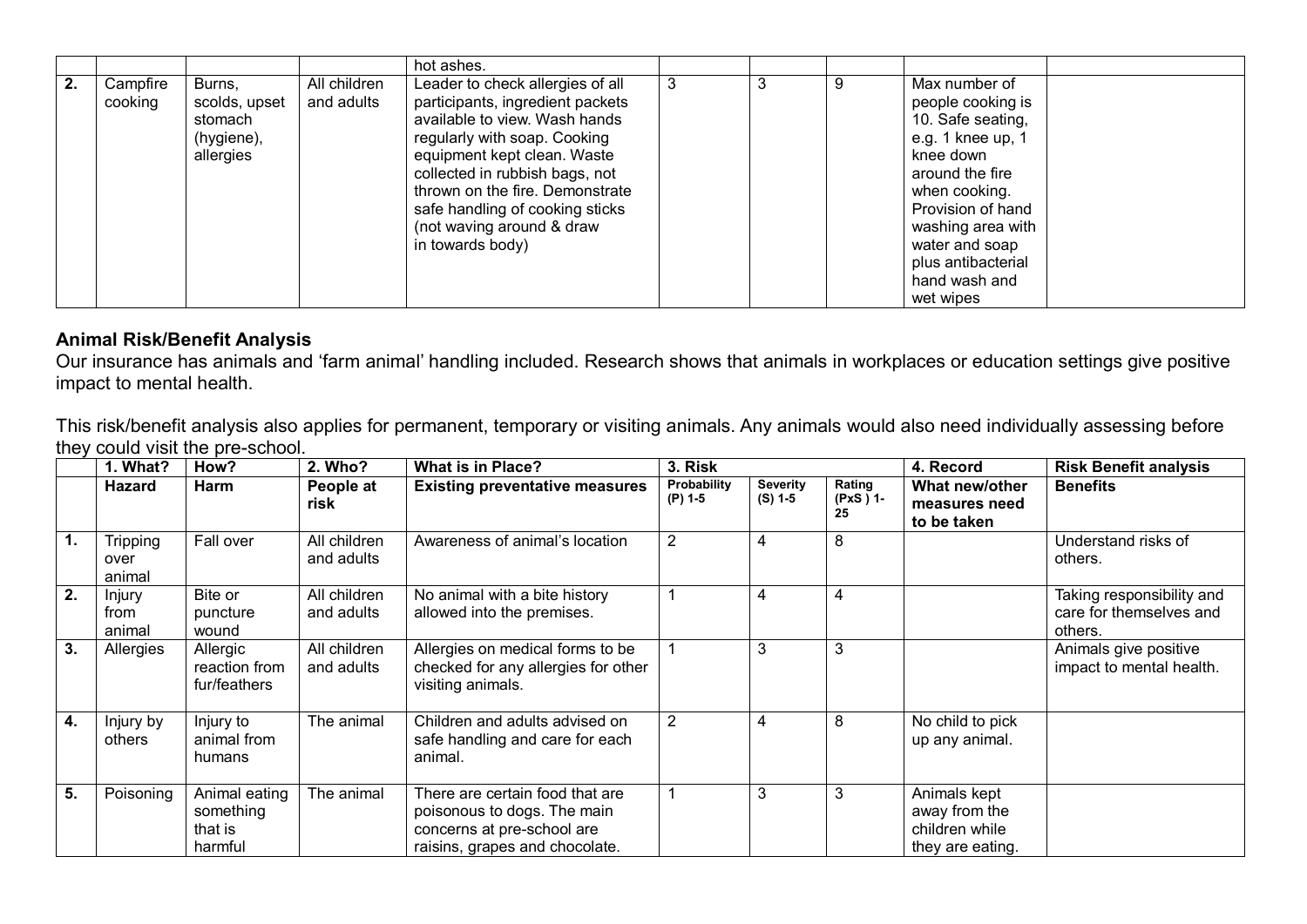#### **Vehicle Travel Risk/Benefit Analysis**

From Coronavirus lockdown 1, March 2020 – December 2021, we only used private car transport. Parents have signed consent for private travel with staff members. The only staff transporting children at present are Teresa Steele and Victoria Rawling (and Sarah O'Toole, former setting manager until January 2022). We have records of their valid car insurance. All vehicles must be maintained, roadworthy and hold a valid MOT.

At time of review in January 2022, transport trips have been put on hold, but will remain on the risk assessment for information until next review.

We will review when we can re-commence using public transport, such as busses and trains, in September 2021.

|                  | 1. What?                                                                 | How?                                          | 2. Who?                    | <b>What is in Place?</b>                                                                                                                                                                                                                                                                                                            | 3. Risk                |                              |                          | 4. Record                                                              | <b>Risk Benefit analysis</b>                                                             |
|------------------|--------------------------------------------------------------------------|-----------------------------------------------|----------------------------|-------------------------------------------------------------------------------------------------------------------------------------------------------------------------------------------------------------------------------------------------------------------------------------------------------------------------------------|------------------------|------------------------------|--------------------------|------------------------------------------------------------------------|------------------------------------------------------------------------------------------|
|                  | <b>Hazard</b>                                                            | Harm                                          | People at<br>risk          | <b>Existing preventative measures</b>                                                                                                                                                                                                                                                                                               | Probability<br>(P) 1-5 | <b>Severity</b><br>$(S)$ 1-5 | Rating<br>(PxS) 1-<br>25 | What new<br>measures need<br>to be taken                               | <b>Benefits</b>                                                                          |
| $\mathbf{1}$ .   | Car seats                                                                | Suitability<br>and condition<br>causes injury | All children<br>and adults | .All car seats were purchased<br>from new January 2021 - March<br>2021. Halfords gave fitting advice.<br>Car seats are checked on every<br>use. Car seat installation is<br>checked on every journey.<br>Car seats are suitable for the<br>children's age and weight. Car<br>seat straps are adjusted for each<br>individual child. |                        | 4                            | 4                        | Continue regular<br>checks of car<br>seats.                            | Car journeys are safer<br>with regards to COVID-<br>19, rather than public<br>transport. |
| $\overline{2}$ . | Road<br>traffic<br>accidents<br><b>or</b><br>collisions                  | Injury from<br>impact                         | All children<br>and adults | All journeys are short an rarely<br>leave the 30 mile per hour speed<br>restriction areas. Slow, short<br>journey speeds reduce impact<br>speeds and probability.                                                                                                                                                                   |                        | 4                            | 4                        |                                                                        |                                                                                          |
| $\overline{3}$ . | Accidents<br>outside of<br>vehicles<br>during<br>loading or<br>unloading | Injury                                        | All children<br>and adults | All children are loaded into the car<br>right outside pre-school HQ.<br>Care is taken when unloading<br>children to make sure they are<br>adequately supervised outside of<br>the vehicles.                                                                                                                                         |                        | 4                            | 4                        | Each location<br>safety to be<br>discussed by staff<br>before arrival. |                                                                                          |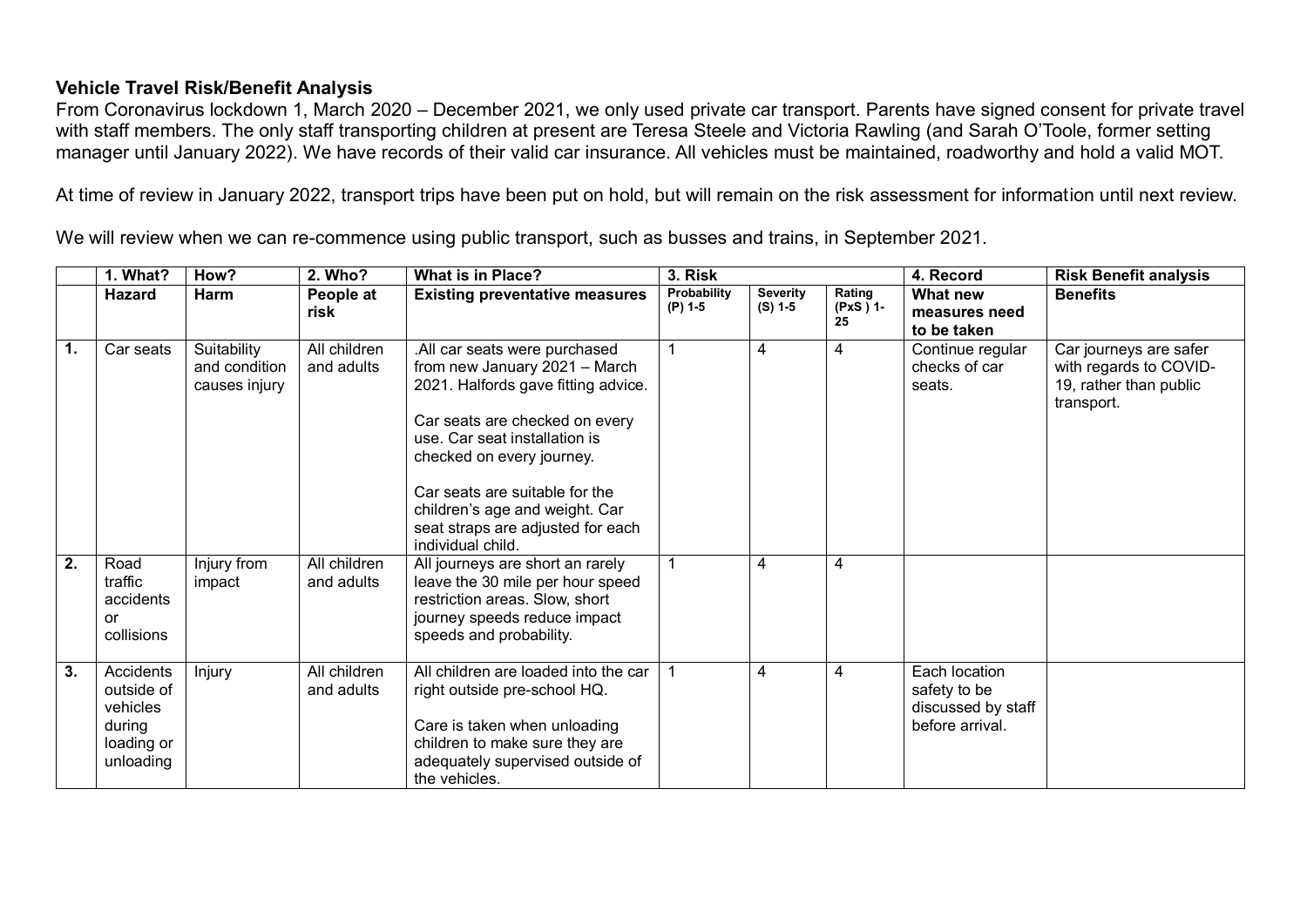# **Tree-School Pre-School – Offsite Cultural Capital Visits/Outdoor Education Site & Activity Risk/Benefit Assessment**

Locations:

Tywardreath School, Southpark Road, Twyardreath, Par PL24 2PT

Carruggatt Farm Woods, Par PL24 2RX

Tywardreath Marshes

Par Duck Pond Par Track

Par Beach

Polkerris Beach

Date: January 2022

Review Date: June 2022

| <b>Risk</b>                          | $1 =$ Remote                    |  | $5 =$ Definite            |          | Residual Risk / Likelihood |                |    |    |    |    |
|--------------------------------------|---------------------------------|--|---------------------------|----------|----------------------------|----------------|----|----|----|----|
| Severity                             | $=$ Slight                      |  | $5 =$ Fatal               |          |                            |                | 2  | 3  | 4  | 5  |
|                                      | <b>Risk x Severity = Rating</b> |  |                           |          |                            |                |    |    |    |    |
|                                      |                                 |  |                           |          |                            | $\overline{2}$ | 3  | 4  | 5  |    |
| $16 - 25 =$                          | Urgent attention                |  |                           |          |                            |                |    |    |    |    |
|                                      |                                 |  |                           | Severity | $\overline{2}$             | $\overline{2}$ | 4  | 6  | 8  | 10 |
| $8 - 15 =$                           |                                 |  | Attention may be required |          |                            |                |    |    |    |    |
|                                      |                                 |  |                           |          | 3                          | 3              | 6  | 9  | 12 | 15 |
|                                      | <b>Objectives</b>               |  |                           |          |                            |                |    |    |    |    |
|                                      |                                 |  |                           |          | 4                          | 4              | 8  | 12 | 16 | 20 |
| 1. Eliminations                      |                                 |  | 4. Use of Procedures      |          |                            |                |    |    |    |    |
| 2. Substitution<br>5. Warning System |                                 |  |                           |          | 5                          | 5              | 10 | 15 | 20 | 25 |
| 3. Use of Barriers                   |                                 |  |                           |          |                            |                |    |    |    |    |

**NB: All session will involve dynamic risk assessing. All participants will be encouraged to understand and identify hazards, potential r Risks and be supported in developing ways to mitigate and manage risk both personally and for the group as a whole.**

**Risks for specific locations, such as parking, access to be discussed with each staff member before first visit and staff to communicate during every visit any observations or changes to risk.**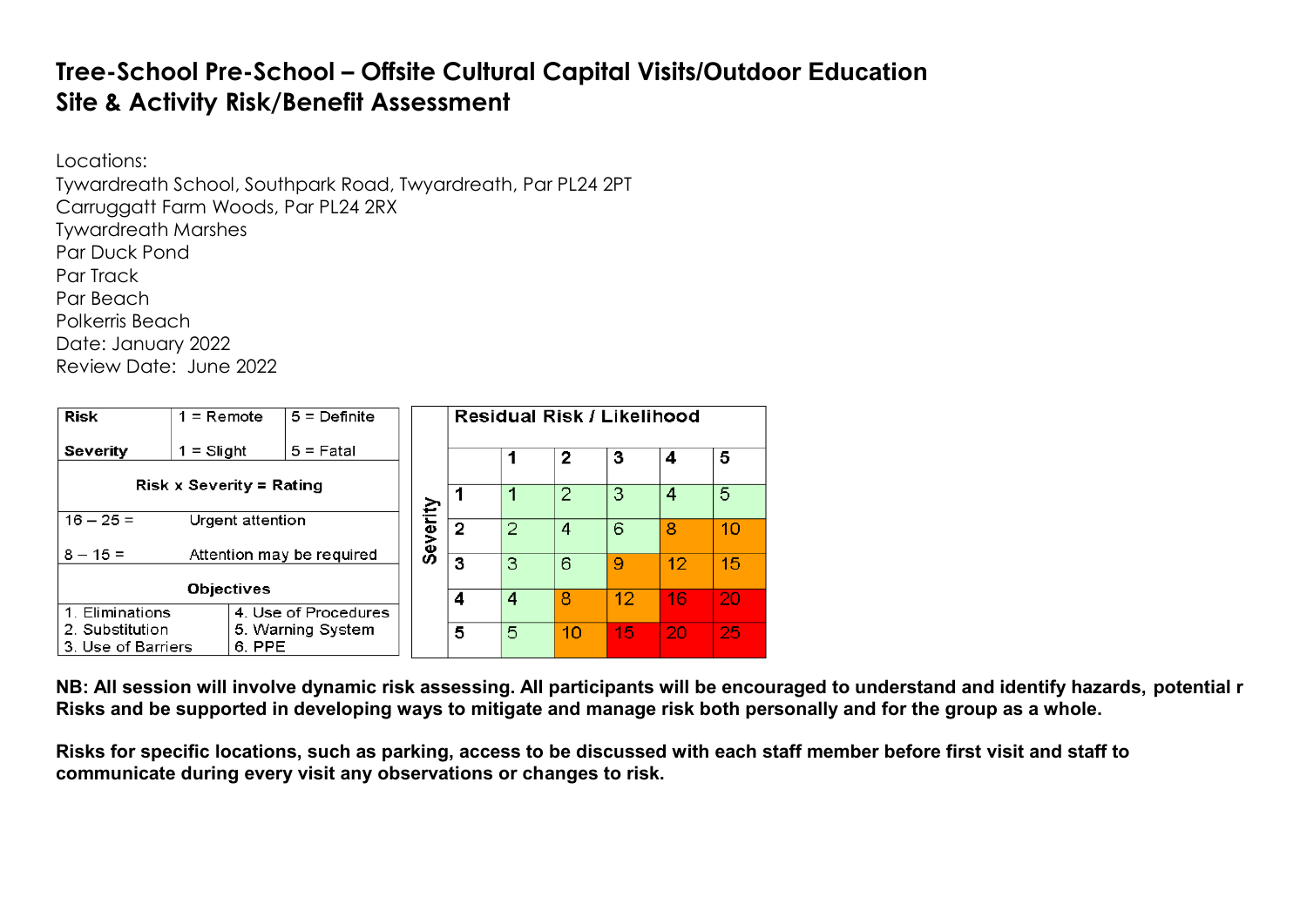## **Offsite Cultural Capital Visits/Outdoor Education/Tree School (applies to all venues)**

|    | 1. What?                                  | How?                                                                                                            | 2. Who?                          | <b>What is in Place?</b>                                                                                                                                                                                                                                                                                                                                                                                             | 3. Risk                         |                              | 4. Record                   |                                                                                                 | <b>Risk Benefit</b><br>analysis           |
|----|-------------------------------------------|-----------------------------------------------------------------------------------------------------------------|----------------------------------|----------------------------------------------------------------------------------------------------------------------------------------------------------------------------------------------------------------------------------------------------------------------------------------------------------------------------------------------------------------------------------------------------------------------|---------------------------------|------------------------------|-----------------------------|-------------------------------------------------------------------------------------------------|-------------------------------------------|
|    | <b>Hazard</b>                             | <b>Harm</b>                                                                                                     | People at<br>risk                | <b>Existing preventative measures</b>                                                                                                                                                                                                                                                                                                                                                                                | <b>Probability</b><br>$(P)$ 1-5 | <b>Severity</b><br>$(S)$ 1-5 | Rating<br>(PxS)<br>$1 - 25$ | What new/other<br>measures need to<br>be taken                                                  | <b>Benefits</b>                           |
| 1. | Slips and<br>trips on<br>uneven<br>ground | Fall over tree<br>stumps,<br>branches, slip<br>in wet and<br>muddy areas.<br>Possible<br>fractures,<br>sprains. | All<br>participants              | Boundaries clearly established at<br>start of each session. Highlight<br>common areas of uneven ground,<br>slippery areas.<br>Specific site risk assess, at the<br>start of every session.                                                                                                                                                                                                                           | 5                               | $\mathbf{1}$                 | 5                           |                                                                                                 | Understand<br>boundaries                  |
| 2. | Weather<br>cold/wet                       | Anyone,<br>shivering,<br>loss of<br>feeling,<br>collapse.<br>Hypothermia.                                       | All<br>participants              | Participants advised in advance to<br>wear appropriate clothing. Ensure<br>participants are all dressed<br>appropriately in warm and<br>waterproof clothing at start of<br>session in school. Warm people<br>up near the fire and having warm<br>fluids.                                                                                                                                                             | $\overline{4}$                  | $\mathbf{1}$                 | 4                           | Have a supply of<br>spare kit.                                                                  | <b>Build immune</b><br>system             |
| 3. | Windy/sto<br>rms                          | Falling<br>branches/flyin<br>g twigs.<br>Blowing<br>sand,<br>dangerous<br>water<br>conditions                   | All<br>participants              | If severe wind (gusts or continual<br>speeds of 25 mph +) session will<br>either be moved to a sheltered<br>area away from risks or if no<br>sheltered safe area available for<br>session will be cancelled due to<br>risk of branches falling.<br>Beach - If severe wind (gusts or<br>continual speeds of 25 mph +)<br>session will be cancelled, due to<br>risk of sand blowing and<br>dangerous water conditions. | $\overline{4}$                  | $\overline{2}$               | 8                           | Cancellation of<br>session. Moving all<br>participants to<br>safety as soon as<br>wind picks up | Understanding<br>of effects of<br>weather |
| 4. | Weather<br>hot/sunny                      | Anyone, heat<br>stroke &<br>dehydration                                                                         | $\overline{All}$<br>participants | Ensure fresh drinking water is<br>available throughout sessions.<br>Participants advised in advance to<br>wear appropriate clothing: sun<br>hats, and apply sunscreen. Use of<br>/ creation of areas of shade.                                                                                                                                                                                                       | $\overline{4}$                  | $\mathbf{1}$                 | 4                           | Have a supply of<br>sunscreen.                                                                  | <b>Build immune</b>                       |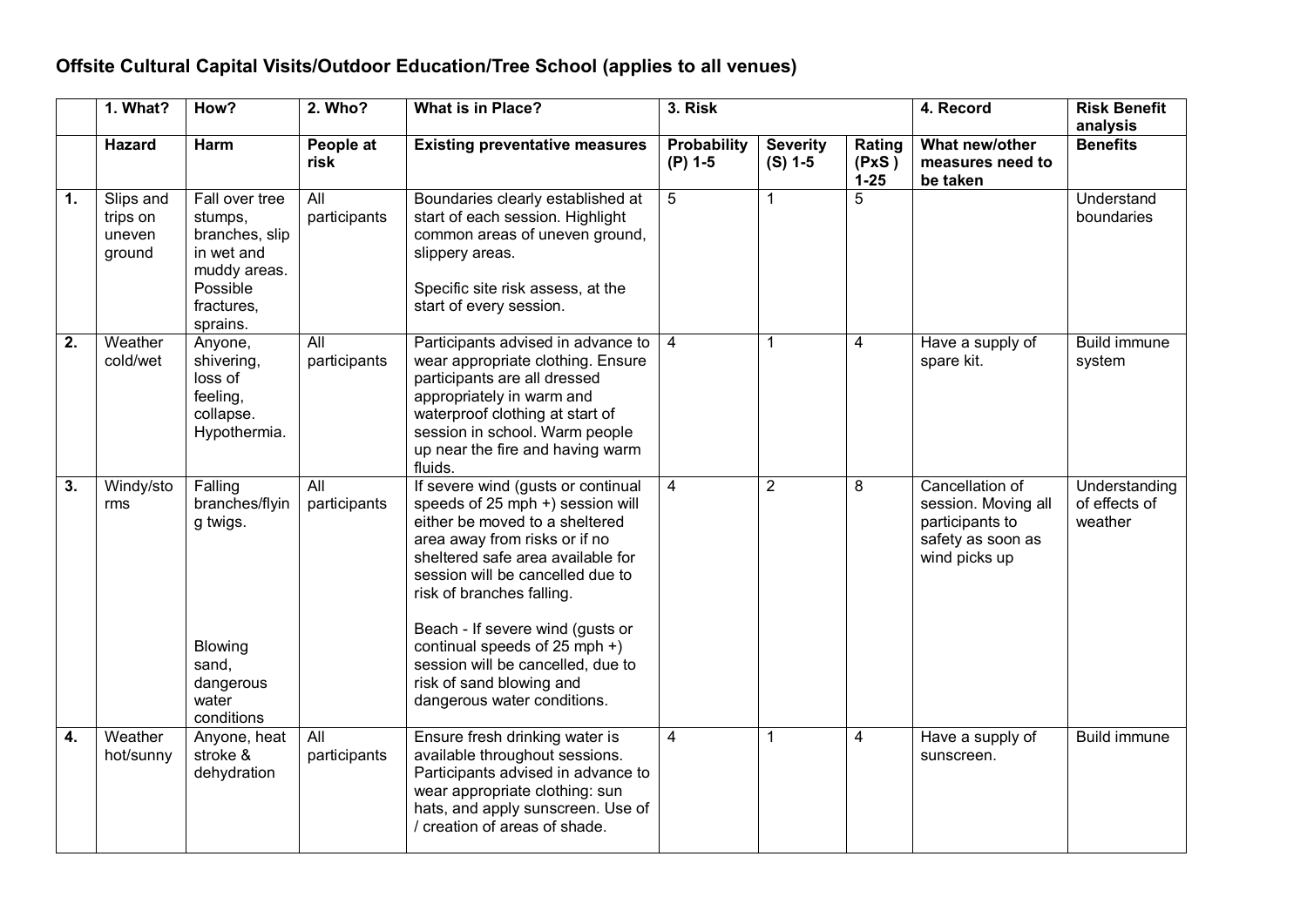| 5.  | Members<br>of the<br>public                       | Abuse or<br>abduction                                                       | $\overline{All}$<br>participants | Tree school - Sessions held within<br>school grounds or private<br>woodland. Members of the public<br>are not allowed on site unless<br>authorised.<br>Beach - Children and adults to be<br>dressed in hi-vis, so can be seen<br>easily during busy times. Adults to<br>stay in close proximity to children<br>and headcount regularly. | $\overline{2}$ | $\overline{2}$ | $\overline{4}$ | Remind young<br>people to let adult<br>know if they see<br>member of public<br>on site                   | Understand<br>risks of others.                                               |
|-----|---------------------------------------------------|-----------------------------------------------------------------------------|----------------------------------|-----------------------------------------------------------------------------------------------------------------------------------------------------------------------------------------------------------------------------------------------------------------------------------------------------------------------------------------|----------------|----------------|----------------|----------------------------------------------------------------------------------------------------------|------------------------------------------------------------------------------|
| 6.  | Getting<br>lost                                   | Missing<br>person.<br>Young people<br>get scared,<br>panic. Injury.         | All<br>participants              | Children acquainted with site and<br>boundaries. Group stays within<br>eyesight and hearing of each<br>other. Children and adults to be<br>dressed in hi-vis in busy public<br>areas.                                                                                                                                                   | $\overline{2}$ | $\mathbf{1}$   | $\overline{2}$ | Children explore<br>any unknown areas<br>of site with Leader<br>as part of session<br>to learn landscape | <b>Taking</b><br>responsibility<br>and care for<br>themselves<br>and others. |
| 7.  | Thorns &<br>nettles.                              | Scratches,<br>stings, cuts &<br>grazes                                      | All<br>participants              | Participants wear long sleeves<br>and long trousers to prevent<br>scratches and stings.                                                                                                                                                                                                                                                 | $\mathbf{3}$   | $\mathbf{1}$   | 3              | Remove any<br>obstructing access<br>for young people.                                                    | Exploring<br>woodland                                                        |
| 8.  | Carrying<br>large<br>branches,<br>logs,           | Scratches,<br>bumps,<br>concussion,<br>trips & falls,<br>pulled<br>muscles. | $\overline{All}$<br>Participants | Demonstrate carrying logs and<br>branches safely. Drag sticks<br>longer than your arm. 2 people<br>(friend on the end). Only logs<br>thinner than 6 inches in diameter<br>carried by children under 16.<br>Carry close to body.                                                                                                         | $\overline{2}$ | $\mathbf{1}$   | $\overline{2}$ | Demonstrations at<br>the start of first<br>session and<br>dynamically.                                   | Creating wood<br>structures                                                  |
| 9.  | Rope and<br>twine                                 | Rope burns                                                                  | All<br>participants              | Group reminded how to use<br>(especially when shelter building)<br>Gloves used for thick rope.                                                                                                                                                                                                                                          | $\overline{2}$ | $\mathbf{1}$   | $\overline{2}$ | Remove any rope,<br>twine left in trees.<br>remind children to<br>wear gloves when<br>using thick rope   | Learn about<br>knots                                                         |
| 10. | Falling<br>branches,<br>sticks                    | Head bumps,<br>scratches<br>and cuts                                        | All<br>participants              | Explain to participants not to<br>swing on branches. Listen for<br>creaks and cracks especially on<br>windy days. Ask participants to do<br>the 'wobble test' before going<br>inside shelters.                                                                                                                                          | $\overline{2}$ | 3              | 6              | Extra caution in<br>higher winds                                                                         | Learn to risk<br>assess                                                      |
| 11. | Hand<br>tools:<br>Knives;<br>Scissors,<br>Peelers | Cuts and<br>lacerations                                                     | All<br>participants              | Demonstrate safe use and<br>carrying of hand tools. Rounded<br>ended scissors used for all<br>participants.                                                                                                                                                                                                                             | $\mathbf{1}$   | $\overline{2}$ | $\overline{2}$ | Explain and<br>demonstrate usage                                                                         | Using tools                                                                  |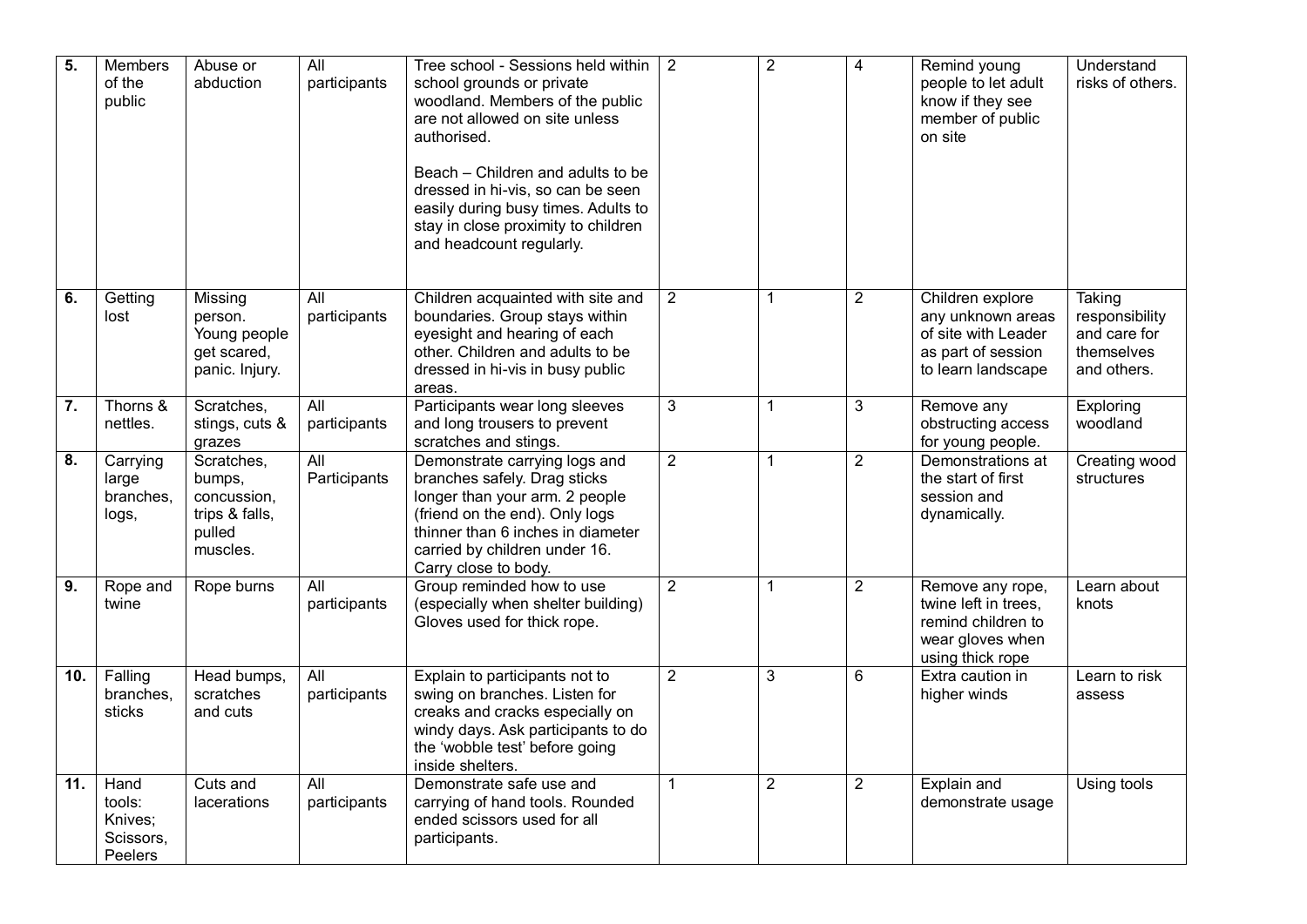|                   | and<br>Secateurs                          |                                                                                                                         |                     |                                                                                                                                                                                                                                                                                                                                                                                                                                                                                                                                                                                                                                                                                                                     |                |                |   |                                                                                                                                                     |                                                                |
|-------------------|-------------------------------------------|-------------------------------------------------------------------------------------------------------------------------|---------------------|---------------------------------------------------------------------------------------------------------------------------------------------------------------------------------------------------------------------------------------------------------------------------------------------------------------------------------------------------------------------------------------------------------------------------------------------------------------------------------------------------------------------------------------------------------------------------------------------------------------------------------------------------------------------------------------------------------------------|----------------|----------------|---|-----------------------------------------------------------------------------------------------------------------------------------------------------|----------------------------------------------------------------|
| $\overline{12}$ . | Insect<br>bites,<br>stings and<br>tics    | Skin<br>irritations,<br>allergies.<br>Dizziness,<br>panic, rash,<br>difficulty<br>breathing.<br>Lymes<br><b>Disease</b> | All<br>participants | Leader and volunteers aware of<br>participant allergies (consent<br>forms), awareness of anaphylactic<br>shock. Wash bite/sting with cold<br>water. Hand washing and soap<br>available. Phone 999 if cause for<br>concern.<br>Careful removal of tic. Ensure all<br>parts of tic removed. Scrape with<br>credit card in the direction it<br>entered the skin. Keep the tic in a<br>container in case required for<br>medical testing.                                                                                                                                                                                                                                                                               | $\overline{2}$ | $\mathbf{3}$   | 6 | Long sleeves and<br>trousers worn.                                                                                                                  | Learn how to<br>protect<br>against stings<br>and bites         |
| 13.               | Fruits and<br>seeds,<br>fungi,<br>ragwort | Allergies,<br>poisoning,<br>upset<br>stomach,<br>sickness, skin<br>contact burns<br>(ragwort)                           | All<br>participants | Explain to all participants that we<br>do not touch or eat any fungi,<br>fruits or berries.<br>Any foraged food will be identified<br>and checked by the Leader prior<br>to picking and consumption                                                                                                                                                                                                                                                                                                                                                                                                                                                                                                                 | $\overline{2}$ | $\overline{2}$ | 4 | Clearly show<br>participants what<br>can be foraged. All<br>foraged materials to<br>be checked.                                                     | Understand<br>and<br>appreciation<br>of wild plants<br>& fungi |
| 14.               | Campfire                                  | Skin burns,<br>sparks in<br>eyes, smoke<br>inhalation,<br>Death.                                                        | All<br>participants | *Leader to ensure that<br>participants are seated at a safe<br>distance away from fire. Use of<br>bright coloured rope to identify<br>how close people can get to fire.<br>*Bucket of water kept next to fire<br>at all times.<br>*Explain that nobody throws<br>anything into the fire.<br>*Fire lighting bag to be kept out of<br>reach.<br>*Fire gloves to be worn at all<br>times when feeding the fire and<br>putting cooking items on and off<br>fire.<br>*Participants to walk (not run)<br>around the outside of fire at ALL<br>times.<br>*Spare wood kept at safe distance<br>away from lit fire.<br>*Group to remain seated around<br>the campfire unless cooking.<br>*Explain that fire area could still | 3              | $\mathbf{3}$   | 9 | Careful<br>considerations of<br>wind. Constantly<br>observing groups<br>around the fire.<br>Constant reminder<br>of how to stay safe<br>around fire | Understanding<br>use of fire -<br>heat and food.               |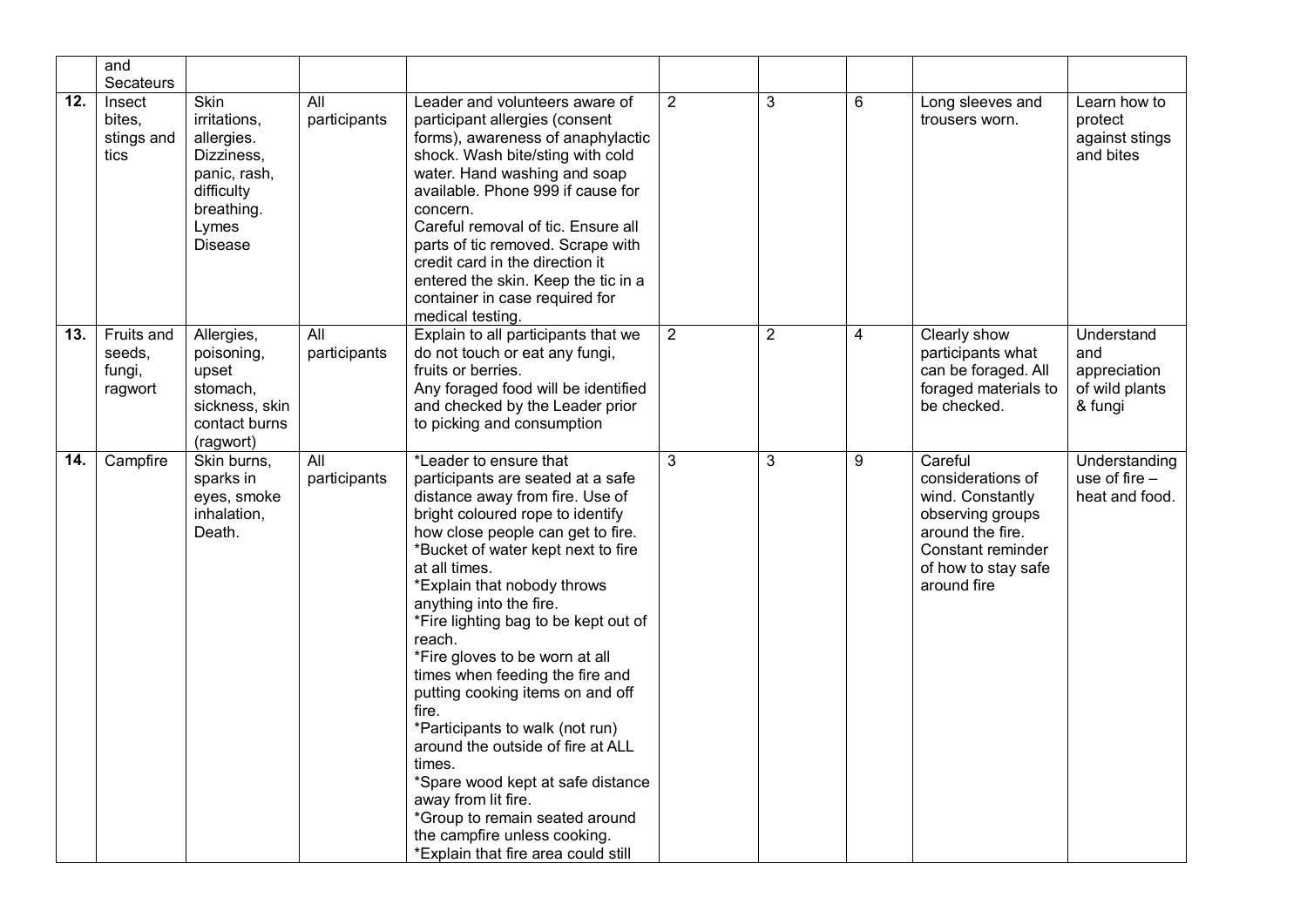|                   |                                                         |                                                               |                                  | be hot when no<br>flames/extinguished.<br>*Fire to be put on by dismantling<br>and small amount of water<br>splashed on to avoid sparks and<br>hot ashes.                                                                                                                                                                     |                |                |                |                                                                                                                                                                                                                                                         |                                                                                                               |
|-------------------|---------------------------------------------------------|---------------------------------------------------------------|----------------------------------|-------------------------------------------------------------------------------------------------------------------------------------------------------------------------------------------------------------------------------------------------------------------------------------------------------------------------------|----------------|----------------|----------------|---------------------------------------------------------------------------------------------------------------------------------------------------------------------------------------------------------------------------------------------------------|---------------------------------------------------------------------------------------------------------------|
| 15.               | Campfire<br>cooking                                     | Burns,<br>scolds, upset<br>stomach<br>(hygiene),<br>allergies | $\overline{All}$<br>participants | Leader to check allergies of all<br>participants, ingredient packets<br>available to view. Wash hands<br>regularly with soap. Cooking<br>equipment kept clean. Waste<br>collected in rubbish bags, not<br>thrown on the fire. Demonstrate<br>safe handling of cooking sticks<br>(not waving around & draw<br>in towards body) | 3              | $\overline{3}$ | 9              | Max number of<br>people cooking is<br>10. Safe sitting<br>positions, e.g. 1<br>knee up, 1 knee<br>down around the<br>fire when cooking.<br>Provision of hand<br>washing area with<br>water and soap<br>plus antibacterial<br>hand wash and wet<br>wipes |                                                                                                               |
| 16.               | <b>Steep hills</b><br>and drop<br>offs                  | Falling down<br>hills,<br>scratches,<br>cuts, grazes.         | $\overline{All}$<br>participants | Make sure all participants are<br>wearing sensible shoes for<br>walking. Warn about risk of falling.                                                                                                                                                                                                                          | $\overline{2}$ | $\mathbf{3}$   | $6\phantom{1}$ | Demonstrate and<br>model safe walking<br>around site. Look<br>out for others.                                                                                                                                                                           | Understanding<br>of terrain,<br>build mental<br>map of area                                                   |
| $\overline{17}$ . | Roads<br>and<br>vehicular<br>tracks                     | Hurt by<br>moving<br>vehicles                                 | $\overline{All}$<br>participants | Make children and volunteers<br>aware of roads/car parks. Remind<br>participants that NO ONE is<br>allowed onto a road or car park<br>unless the Leader agrees this and<br>the children are accompanied.                                                                                                                      | $\mathbf{1}$   | 3              | $\mathbf{3}$   | Explain to children<br>the dangers of<br>roads and car parks<br>and agree<br>boundary settings.                                                                                                                                                         | Learning<br>about keeping<br>each other<br>safe                                                               |
| 18.               | Throwing<br>activities                                  | Hurt by<br>thrown stick                                       | All<br>participants              | Ensure all participants understand<br>they must stand alongside each<br>other in a line and take turns in<br>throwing. No-one must step over<br>the line until all sticks are thrown                                                                                                                                          | 3              | 5              | 15             | Explain risks of<br>throwing sticks. Set<br>and agree<br>boundaries of<br>activity. Group<br>performs activity in<br>well-defined<br>separate area from<br>others                                                                                       | Learning<br>about safe<br>knife use and<br>trajectory.<br>Improving fine<br>motor skills<br>and<br>judgement. |
| 19.               | Emergenc<br>У<br>procedure<br>s &<br>considerat<br>ions |                                                               | All<br>participants              | Leader to be First Aid qualified<br>and training to take place<br>minimum every 3 years.<br>Emergency procedures explained<br>to adult participants. Water bucket<br>for fire available. Wet wipes, first<br>aid kits available for use by FS                                                                                 | 4              | $\overline{2}$ | 8              | <b>First Aid carried</b><br>every session.<br>If in any doubt<br>contact the<br>emergency<br>services.                                                                                                                                                  | Begin to<br>understand<br>basic first aid<br>and risk<br>assessing<br>themselves.                             |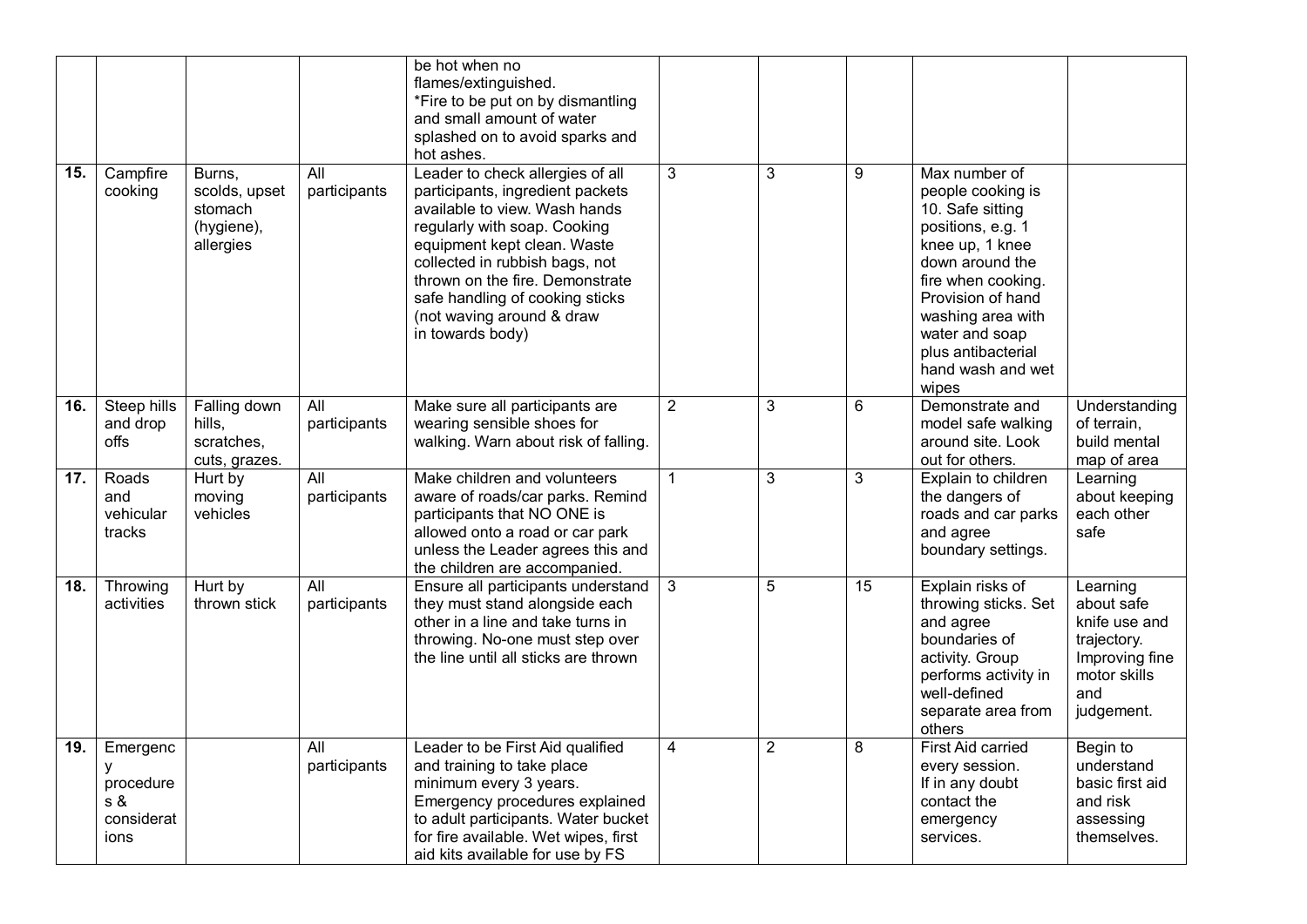|                   |           |               |                  | Leader. Mobile phone with            |                |                |                | Leader to ensure    |               |
|-------------------|-----------|---------------|------------------|--------------------------------------|----------------|----------------|----------------|---------------------|---------------|
|                   |           |               |                  | reception to be carried at all times |                |                |                | mobile phone has    |               |
|                   |           |               |                  | by Leader. All participants medical  |                |                |                | reception at site.  |               |
|                   |           |               |                  | consent forms carried at all times.  |                |                |                |                     |               |
|                   |           |               |                  | Site access for emergency            |                |                |                |                     |               |
|                   |           |               |                  | vehicles. Leader to dial 999 if      |                |                |                |                     |               |
|                   |           |               |                  | emergency.                           |                |                |                |                     |               |
| $\overline{22}$ . | Toileting |               | All              | Children to be encouraged to use     | $\mathbf 1$    | $\mathbf{1}$   | $\mathbf{1}$   | All staff to remain | Recognising   |
|                   |           |               | participants     | toilet prior to session starting. If |                |                |                | within eyesight of  | personal      |
|                   |           |               |                  | child requires toilet DBS checked    |                |                |                | each other.         | needs and     |
|                   |           |               |                  |                                      |                |                |                |                     |               |
|                   |           |               |                  | adult to accompany child.            |                |                |                |                     | voicing them. |
| 23.               | Animal    | Toxoplasmosi  | All              | Toxocariasis is from old faeces,     | $\mathbf{1}$   | 4              | $\overline{4}$ |                     |               |
|                   | faeces    | S,            | participants     | which has haboured eggs, so is       |                |                |                |                     |               |
|                   |           | toxocariasis, |                  | low risk.                            |                |                |                |                     |               |
|                   |           | poisoning     |                  |                                      |                |                |                |                     |               |
| $\overline{24}$ . | Water $-$ | Drowning      | $\overline{All}$ | School site has no natural water     | $\overline{2}$ | $\overline{2}$ | $\overline{4}$ |                     |               |
|                   | Forest    |               | participants     | source. We do not carry out water    |                |                |                |                     |               |
|                   | School    |               |                  | based activities on this site.       |                |                |                |                     |               |
|                   |           |               |                  |                                      |                |                |                |                     |               |
|                   |           |               |                  | Farm Forest has a small stream       |                |                |                |                     |               |
|                   |           |               |                  | that is 5-10 cm deep. In summer it   |                |                |                |                     |               |
|                   |           |               |                  | dries up completely. Children are    |                |                |                |                     |               |
|                   |           |               |                  | supervised closely during steam      |                |                |                |                     |               |
|                   |           |               |                  | activities. Steam is at bottom of    |                |                |                |                     |               |
|                   |           |               |                  | site, so can only be accessed        |                |                |                |                     |               |
|                   |           |               |                  | during a trip during the session.    |                |                |                |                     |               |
| 25.               | Water -   | Drowning      | All              | Children are not allowed to enter    | $\overline{2}$ | 3              | $6\phantom{a}$ |                     |               |
|                   | Beach     |               | participants     | the water during the main part of    |                |                |                |                     |               |
|                   |           |               |                  | beach sessions. A boundary area      |                |                |                |                     |               |
|                   |           |               |                  | is drawn in the sand to keep         |                |                |                |                     |               |
|                   |           |               |                  | children away from the sea.          |                |                |                |                     |               |
|                   |           |               |                  | Children remain clothed, so they     |                |                |                |                     |               |
|                   |           |               |                  | become aware if they are wet.        |                |                |                |                     |               |
|                   |           |               |                  |                                      |                |                |                |                     |               |
|                   |           |               |                  | At the end of a beach session, if    |                |                |                |                     |               |
|                   |           |               |                  | the conditions are calm and          |                |                |                |                     |               |
|                   |           |               |                  | shallow, short duration welly        |                |                |                |                     |               |
|                   |           |               |                  | paddling might be permitted.         |                |                |                |                     |               |
|                   |           |               |                  |                                      |                |                |                |                     |               |
|                   |           |               |                  | Par beach also has a stream          |                |                |                |                     |               |
|                   |           |               |                  | flowing down to the beach. This      |                |                |                |                     |               |
|                   |           |               |                  | area is carefully and closely        |                |                |                |                     |               |
|                   |           |               |                  | supervised with dynamic risk         |                |                |                |                     |               |
|                   |           |               |                  | assessment and consideration of      |                |                |                |                     |               |
|                   |           |               |                  | risk/benefit analysis.               |                |                |                |                     |               |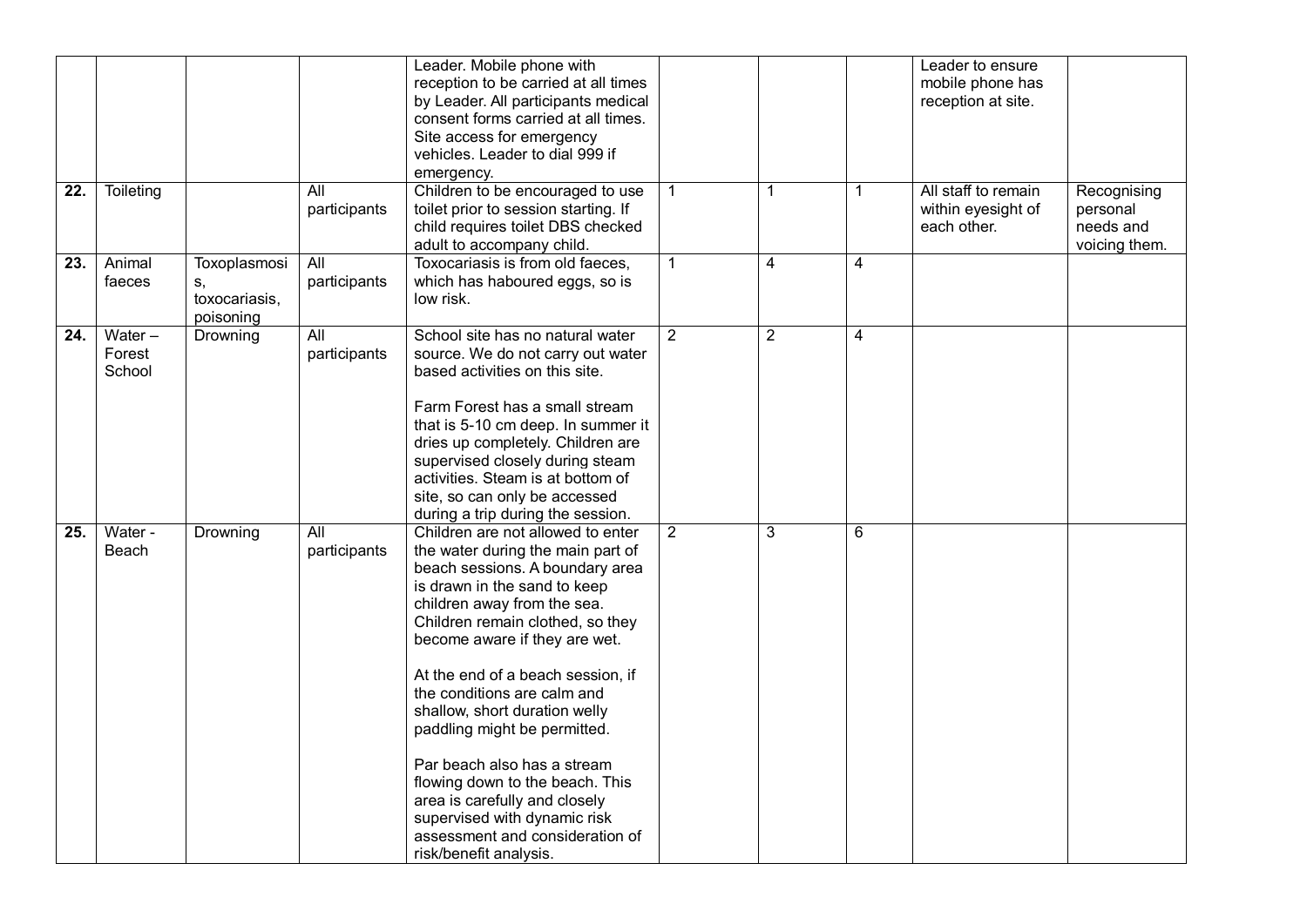| 26. | Rubbish/<br>Waste          | Injury,<br>poisoning,<br>illness                                                 | All<br>participants | Tree School – School and farm<br>woodland are not accessed by<br>public and kept clean and safe.<br>Beach - Area boundary marked<br>out on sand at start of session.<br>Area checked on arrival and any<br>hazards removed or a different<br>location chosen.                         | 2 | 3 | O |  |
|-----|----------------------------|----------------------------------------------------------------------------------|---------------------|---------------------------------------------------------------------------------------------------------------------------------------------------------------------------------------------------------------------------------------------------------------------------------------|---|---|---|--|
| 27. | Vehicles<br>and<br>Parking | Injury in<br>parking<br>areas. See<br>separate risk<br>assessments<br>for travel | All<br>participants | Tree School - On private sites<br>with safe enclosed parking.<br>Beach - Care taken in car park to<br>ensure supervision and safety of<br>children.<br>Par - Car park right on beach.<br>Polkerris - Permission sought to<br>park in Rashleigh car park, which<br>is closer to beach. | 2 | 3 | 6 |  |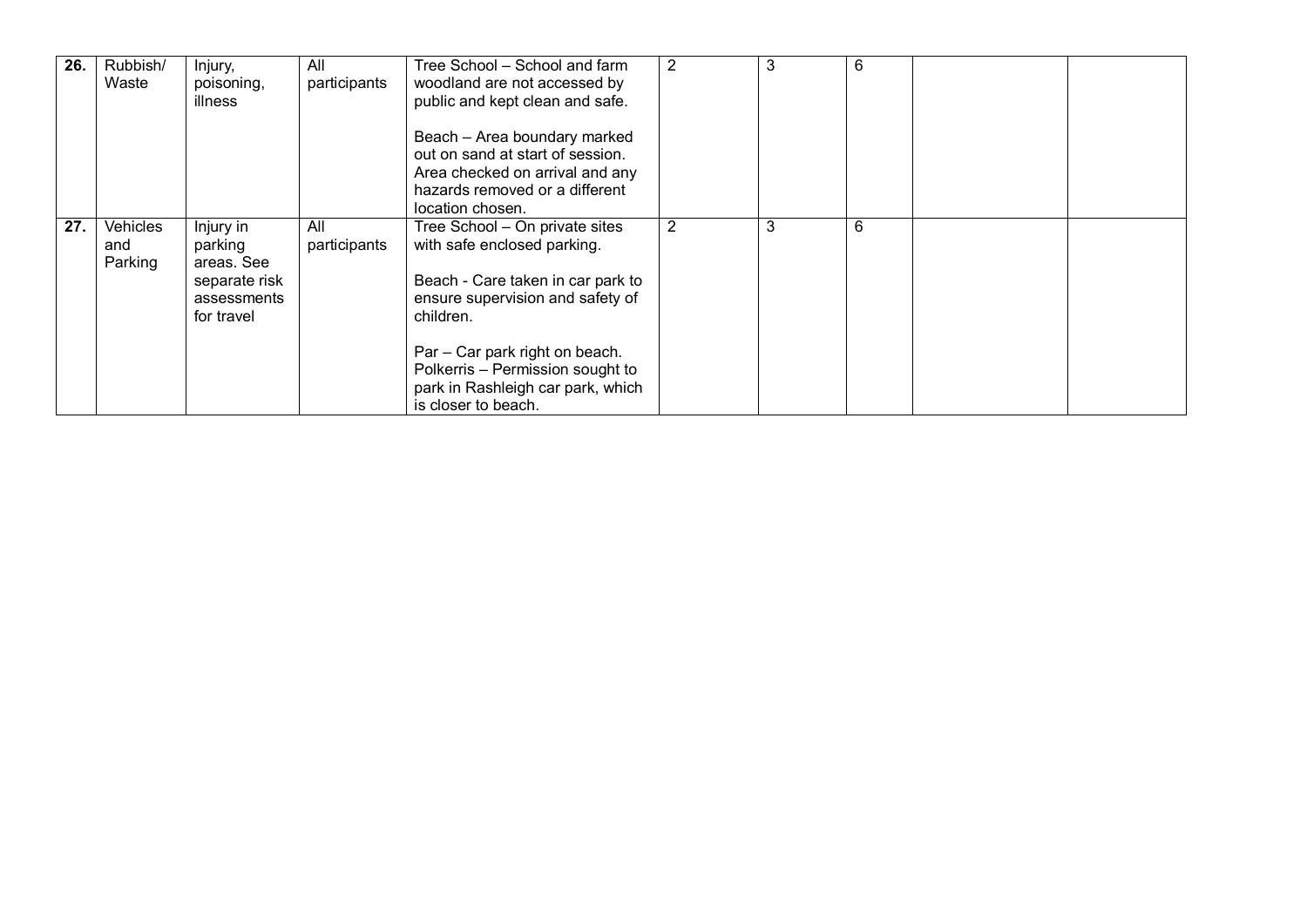# **Tywardreath Pre-School Playgroup Fire Risk Assessment**

Location: Old Town Hall, 2 Fore Street, Tywardreath, Par, PL24 2QP Date: January 2022 Review Date: June 2022

| <b>Risk</b>                          | $1 =$ Remote                    | $5 =$ Definite            | Residual Risk / Likelihood |                |                |    |    |    |    |
|--------------------------------------|---------------------------------|---------------------------|----------------------------|----------------|----------------|----|----|----|----|
| Severity                             | = Slight                        | $5 =$ Fatal               |                            |                |                | 2  | 3  | 4  | 5  |
|                                      | <b>Risk x Severity = Rating</b> |                           |                            |                |                |    |    |    |    |
|                                      |                                 |                           |                            |                |                | 2  | 3  | 4  | 5  |
| $16 - 25 =$                          | Urgent attention                |                           | Severity                   | $\overline{2}$ | $\overline{2}$ | 4  | 6  | 8  | 10 |
| $8 - 15 =$                           |                                 | Attention may be required |                            |                |                |    |    |    |    |
|                                      |                                 |                           |                            | 3              | 3              | 6  | 9  | 12 | 15 |
|                                      | <b>Objectives</b>               |                           |                            |                |                |    | 12 |    |    |
| 1. Eliminations                      |                                 | 4. Use of Procedures      |                            | 4              | 4              | 8  |    | 16 | 20 |
| 2. Substitution<br>5. Warning System |                                 |                           |                            | 5              | 5              | 10 | 15 | 20 | 25 |
| 3. Use of Barriers                   | 6. PPE                          |                           |                            |                |                |    |    |    |    |

**In accordance with the Regulatory Reform (Fire Safety) Order 2005:**

**Our 'Responsible Person' (officer) for Health and Safety and Fire Safety is Tracey Lewarne. They are responsible for the General and Fire Risk Assessments, maintaining associated records, and health and safety training.**

**Our 'Competent Person' is Alison Coles. They assist the Responsible Person and helps identify hazards.**

**Fire Alarm and Evacuation:**

- **1. Upon discovering a fire, the fire whistle (situated by office door and kitchen hatch) will be blown, with three short bursts.**
- **2. The main fire exit is always the front door, if this exit is accessible. The fire is most likely to be in the kitchen, so this is the furthest exit from the kitchen. There is a back-up fire exit at the rear of the building, next to the toilets.**
- **3. The most senior person on duty will collect the register and allocate staff roles immediately, thinking specifically with any children who have SEND. The last member of staff to leave will check the building as best as the situation allows.**
- **4. 999 called. Full address given (2, PL24 2QP) and details of the fire. What Three Words: wildfires.trumpet.feeds**
- **5. Register will be called at the fire assembly point. No one will be allowed to return to the building until the fire service authorise.**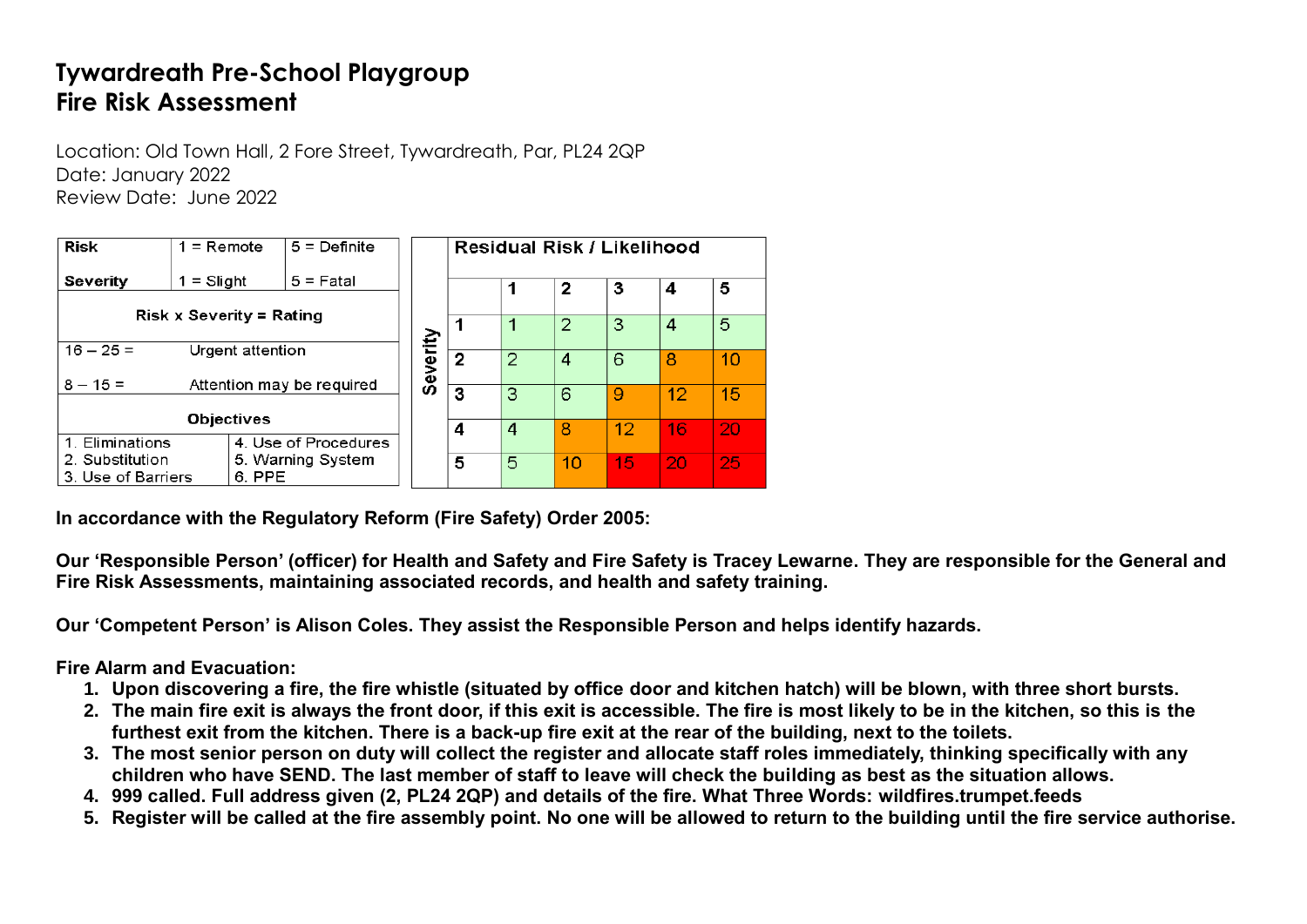#### **Fire Risk Assessment:**

|                  | 1. What?                               | How?                         | 2. Who?                    | What is in Place?                                                                                                                                                                                                                                                                                                                                                                                                                                                                                                                                                                                                         | 3. Risk                         |                              |                             | 4. Record                                              | <b>Risk Benefit</b><br>analysis |
|------------------|----------------------------------------|------------------------------|----------------------------|---------------------------------------------------------------------------------------------------------------------------------------------------------------------------------------------------------------------------------------------------------------------------------------------------------------------------------------------------------------------------------------------------------------------------------------------------------------------------------------------------------------------------------------------------------------------------------------------------------------------------|---------------------------------|------------------------------|-----------------------------|--------------------------------------------------------|---------------------------------|
|                  | <b>Hazard</b>                          | Harm                         | People at<br>risk          | <b>Existing preventative measures</b>                                                                                                                                                                                                                                                                                                                                                                                                                                                                                                                                                                                     | <b>Probability</b><br>$(P)$ 1-5 | <b>Severity</b><br>$(S)$ 1-5 | Rating<br>(PxS)<br>$1 - 25$ | What new/other<br>measures/actions<br>need to be taken | <b>Benefits</b>                 |
| 1.               | <b>Blocked</b><br>fire exits<br>routes | Evacuation<br>route at risk  | All children<br>and adults | Daily checks and checks<br>throughout session to ensure fire<br>exit routes are clear                                                                                                                                                                                                                                                                                                                                                                                                                                                                                                                                     | $\overline{2}$                  | $\overline{2}$               | 4                           |                                                        |                                 |
| $\overline{2}$ . | <b>Blocked</b><br>fire exits           | Evacuation<br>route at risk  | All children<br>and adults | Daily checks and checks<br>throughout session to ensure fire<br>exit doors are clear                                                                                                                                                                                                                                                                                                                                                                                                                                                                                                                                      | $\mathbf{1}$                    | 3                            | 3                           |                                                        |                                 |
| $\overline{3}$ . | Locked<br>fire exits                   | Evacuation<br>route at risk  | All children<br>and adults | Daily checks and checks<br>throughout session to ensure fire<br>exits are not locked in a way that<br>prevents easy exit                                                                                                                                                                                                                                                                                                                                                                                                                                                                                                  | 1                               | $\overline{4}$               | $\overline{4}$              |                                                        |                                 |
| 4.               | Ignition -<br><b>Electricals</b>       | Evacuation<br>route at risk  | All children<br>and adults | All electrical items could cause<br>fires.<br>All electrical items are PAT tested<br>annually by registered company.<br>All electrical items should be<br>checked for visible damage during<br>every use, such as damage to<br>wires.<br>Toaster crumbs can cause fire.<br>Ensure toaster tray is emptied<br>regularly.<br>Electrical items that heat are an<br>additional risk and should be<br>checked regularly during use.<br>Ensure airflow around them.<br>Ensure they are clean and dry.<br>Do not cover electrical items that<br>charging. Ensure airflow around<br>them. Monitor that they do not<br>become hot. | $\overline{2}$                  | $\overline{4}$               | 8                           |                                                        |                                 |
| 5.               | $Fuel -$<br>combustib                  | Fire fuel,<br>increases fire | All children<br>and adults | Items in storage cupboards can<br>contribute to the fire triangle, such                                                                                                                                                                                                                                                                                                                                                                                                                                                                                                                                                   | 3                               | 4                            | 12                          | Additional checking<br>of the cupboards at             |                                 |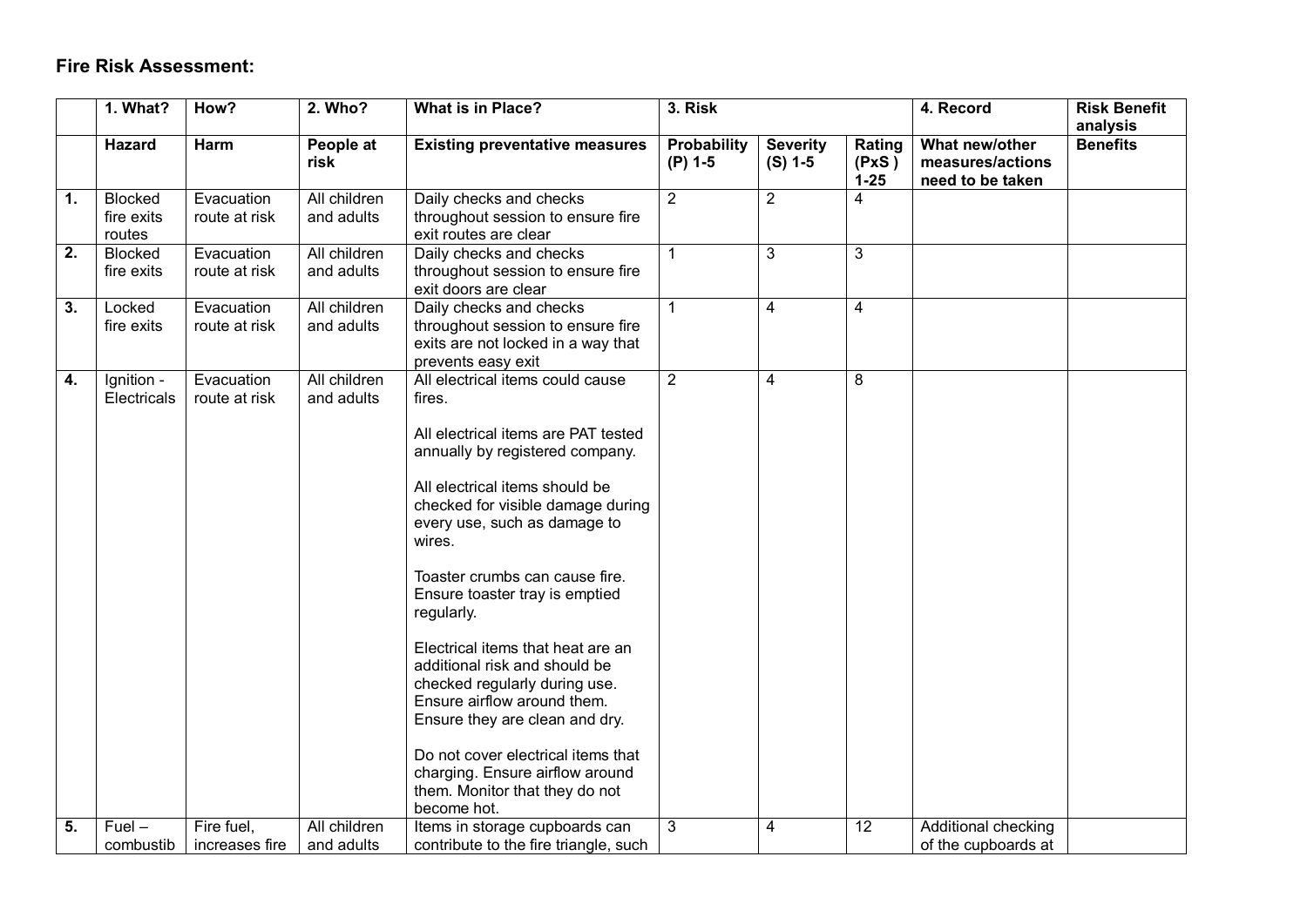|                  | les                      | risk and            |              | as wooden playsets and cuddly        |                |                |                | the end of the day. |  |
|------------------|--------------------------|---------------------|--------------|--------------------------------------|----------------|----------------|----------------|---------------------|--|
|                  |                          | spread              |              | toys. Ensure cupboards are tidy      |                |                |                |                     |  |
|                  |                          |                     |              | and arranged to allow airflow.       |                |                |                |                     |  |
|                  |                          |                     |              |                                      |                |                |                |                     |  |
|                  |                          |                     |              | Waste materials can contribute to    |                |                |                |                     |  |
|                  |                          |                     |              | the fire triangle, such as           |                |                |                |                     |  |
|                  |                          |                     |              | cardboard or paper recycling.        |                |                |                |                     |  |
|                  |                          |                     |              | Ensure waste is stored outside       |                |                |                |                     |  |
|                  |                          |                     |              | and removed from the premises        |                |                |                |                     |  |
|                  |                          |                     |              | regularly.                           |                |                |                |                     |  |
| 6.               | $Fuel - soft$            | Fire fuel,          | All children | Keep all soft furnishings away       | $\mathbf{1}$   | 3              | 3              |                     |  |
|                  | furnishing               | increases fire      | and adults   | from heat sources and electrical     |                |                |                |                     |  |
|                  | s                        | risk and            |              | items and ignition risks.            |                |                |                |                     |  |
|                  |                          | spread              |              |                                      |                |                |                |                     |  |
| $\overline{7}$ . | $Fuel -$                 | Fire fuel,          | All children | We only use domestic cleaning        | $\mathbf{1}$   | 4              | 4              |                     |  |
|                  | Flammabl                 | increases fire      | and adults   | products. All COSHH is stored in     |                |                |                |                     |  |
|                  | e liquids                | risk and            |              | the designated high cupboard in      |                |                |                |                     |  |
|                  |                          | spread              |              | the kitchen. COSHH is kept in        |                |                |                |                     |  |
|                  |                          |                     |              | original bottles, away from ignition |                |                |                |                     |  |
|                  |                          |                     |              | risks.                               |                |                |                |                     |  |
| 8.               | $Fuel -$                 | Fire fuel,          | All children | Cooking fats and oils can cause      | $\mathbf{1}$   | 4              | 4              |                     |  |
|                  | Fats and                 | increases fire      | and adults   | fires. Any grease must be cleaned    |                |                |                |                     |  |
|                  | oils                     | risk and            |              | up immediately and the cooker        |                |                |                |                     |  |
|                  |                          | spread              |              | kept clean. Clean appliances is a    |                |                |                |                     |  |
|                  |                          |                     |              | check on the daily kitchen checks.   |                |                |                |                     |  |
|                  |                          |                     |              |                                      |                |                |                |                     |  |
|                  |                          |                     |              | Deep fat frying prohibited from      |                |                |                |                     |  |
|                  |                          |                     |              | pre-school.                          |                |                |                |                     |  |
| $\overline{9}$ . | Ignition -               | <b>Starts fires</b> | All children | Regular cleaning to ensure dust is   | $\mathbf{1}$   | $\overline{2}$ | $\overline{2}$ |                     |  |
|                  | dust                     |                     | and adults   | cleaned from electrical items and    |                |                |                |                     |  |
|                  |                          |                     |              | heaters                              |                |                |                |                     |  |
| 10.              | Ignition -               | Starts fires        | All children | Our landlord carries out a two       | $\overline{2}$ | $\overline{4}$ | 8              |                     |  |
|                  | Wiring                   |                     | and adults   | yearly inspection of the wiring and  |                |                |                |                     |  |
|                  |                          |                     |              | electrics. A registered electrician  |                |                |                |                     |  |
|                  |                          |                     |              | carries out these checks. We         |                |                |                |                     |  |
|                  |                          |                     |              |                                      |                |                |                |                     |  |
|                  |                          |                     |              | make our landlord aware of any       |                |                |                |                     |  |
|                  |                          |                     |              | concern and ensure these are         |                |                |                |                     |  |
|                  |                          |                     |              | addressed as soon as possible.       |                |                |                |                     |  |
| 11.              | Ignition -               | <b>Starts fires</b> | All children | Reflective items, such as mirrors    | $\mathbf{1}$   | 4              | 4              |                     |  |
|                  | Glasswar                 |                     | and adults   | and glasses must be kept away        |                |                |                |                     |  |
|                  | e                        |                     |              | from light sources, such as          |                |                |                |                     |  |
|                  |                          |                     |              | windows.                             |                |                |                |                     |  |
| 12.              | $\overline{I}$ gnition - | <b>Starts fires</b> | All children | Heaters in use must be checked       | 3              | 5              | 15             |                     |  |
|                  | Heaters                  |                     | and adults   | on entry and exit and throughout     |                |                |                |                     |  |
|                  |                          |                     |              | the session. Heaters must be         |                |                |                |                     |  |